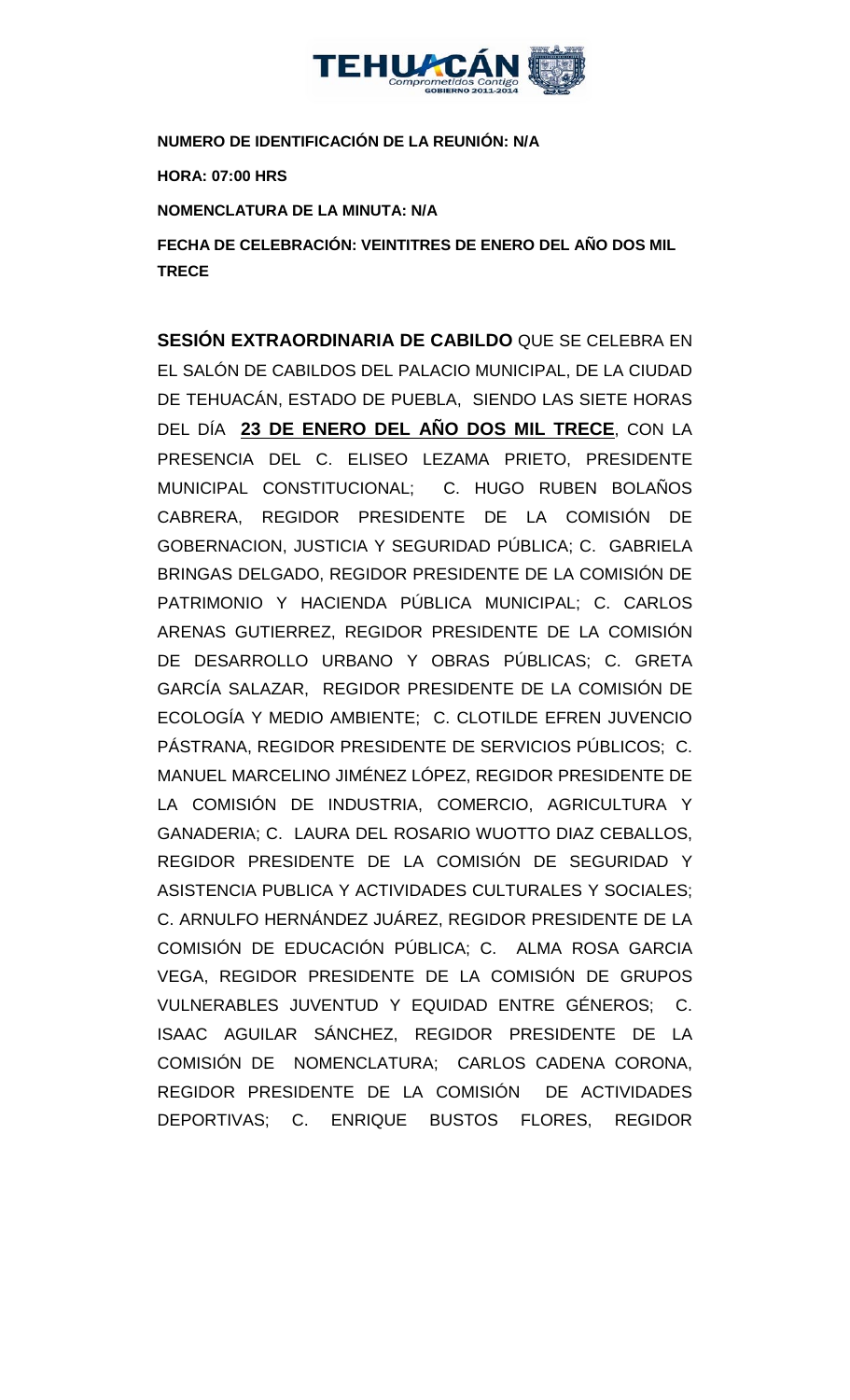PRESIDENTE DE LA COMISIÓN DE PATRIMONIO HISTÓRICO; C. LIC. ROBERTO IVÁN LINARES CHÁVEZ, SÍNDICO MUNICIPAL, ASÍ COMO EL C. DR. JOSÉ ORLANDO CUALLO CINTA, SECRETARIO DEL AYUNTAMIENTO QUIEN DA FE.---------------------------------------------

UNA VEZ QUE SE HA PASADO LISTA DE ASISTENCIA SE INFORMA LO SIGUIENTE:

NO SE ENCUENTRA EL C. CARLOS CADENA CORONA, EN ESTA SESIÓN DE CABILDO.

SEÑOR PRESIDENTE LE COMUNICO QUE SE ENCUENTRAN 13 DE LOS MIEMBROS DEL CABILDO, POR LO ANTERIOR SE DECLARA EL QUÓRUM LEGAL PARA CONTINUAR CON LA PRESENTE SESIÓN DE CABILDO.

EL C. DR. JOSÉ ORLANDO CUALLO CINTA, PROCEDE A DAR LECTURA AL ORDEN DEL DÍA, MISMA QUE CONTIENE LOS SIGUIENTES PUNTOS:

#### **1.- APERTURA DE LA SESIÓN**

**2.- LISTA DE ASISTENCIA**

**3.- DECLARATORIA DEL QUÓRUM**

**4.- LECTURA Y FIRMA DEL ACTA ANTERIOR**

#### **5.- COMISIÓN DE PATRIMONIO Y HACIENDA PUBLICA MUNICIPAL**

 **COMISIÓN DE PATRIMONIO Y HACIENDA PÚBLICA MUNICIPAL.- ANÁLISIS, DISCUSIÓN Y EN SU CASO APROBACIÓN DEL DICTAMEN QUE CONTIENEN ESTADO DE ORIGEN Y APLICACIÓN DE RECURSOS CORRESPONDIENTE AL PERIODO COMPRENDIDO DEL 1º. AL 31 DE DICIEMBRE DEL 2012, TRASPASOS PRESUPUESTALES CORRESPONDIENTE AL PERIODO COMPRENDIDO DEL 01 AL 31 DE DICIEMBRE DEL 2012, INFORME DE AVANCE DE GESTIÓN FINANCIERA DEL PERIODO COMPRENDIDO DEL 1º. DE OCTUBRE AL 31 DE DICIEMBRE DEL 2012.**

### **CLAUSURA.**

PASAMOS AL PUNTO DE LECTURA Y FIRMA DE ACTA DE LA SESIÓN ANTERIOR

EN ESTOS MOMENTOS EL DR. ORLANDO CUALLO CINTA, PROCEDE A DAR LECTURA AL ACTA ANTERIOR UNA VEZ TERMINADA LA LECTURA SE PROCEDE A PASAR A LOS REGIDORES PARA SU FIRMA CORRESPONDIENTE.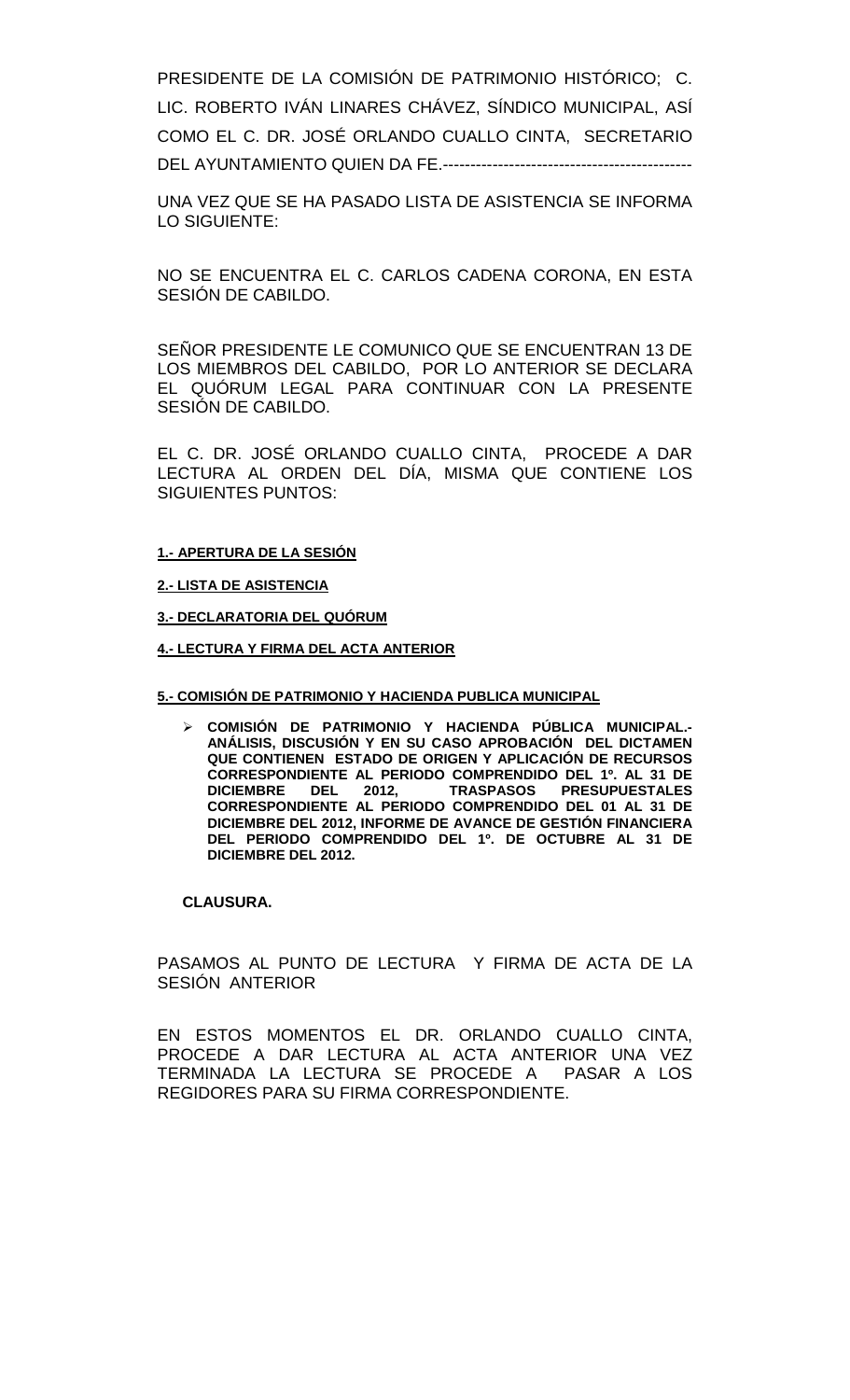**COMISIÓN DE PATRIMONIO Y HACIENDA PÚBLICA MUNICIPAL.-** ANÁLISIS, DISCUSIÓN Y EN SU CASO APROBACIÓN **DICTAMEN QUE CONTIENEN ESTADO DE ORIGEN Y APLICACIÓN CORRESPONDIENTE COMPRENDIDO DEL 1º. AL 31 DE DICIEMBRE DEL 2012, PRESUPUESTALES CORRESPONDIENTE PERIODO COMPRENDIDO DEL 01 AL 31 DE DICIEMBRE DEL 2012, INFORME DE AVANCE DE GESTIÓN FINANCIERA DEL PERIODO COMPRENDIDO DEL 1º. DE OCTUBRE AL 31 DE DICIEMBRE DEL 2012.**

SEÑORA REGIDORA TIENE USTED EL USO DE LA PALABRA.

LA C. GABRIELA BRINGAS DELGADO, PROCEDE A DAR LECTURA AL DICTAMEN DE REFERENCIA, MISMO QUE A LA LETRA DICE:

#### **"…HONORABLE CABILDO:**

LOS SUSCRITOS REGIDORES GABRIELA BRINGAS DELGADO, GRETA GARCÍA SALAZAR, Y HUGO BOLAÑOS CABRERA, MIEMBROS INTEGRANTES DE LA COMISIÓN DE PATRIMONIO Y HACIENDA PUBLICA MUNICIPAL DEL H.<br>AYUNTAMIENTO DE TEHUACÁN PUEBLA, EN USO DE LAS AYUNTAMIENTO DE TEHUACÁN PUEBLA, EN USO DE LAS<br>FACULTADES QUE NOS CONFIEREN LOS ARTÍCULOS 2 NOS CONFIEREN LOS ARTÍCULOS 2 FRACCIÓN V, 3, 6, 26 FRACCIÓN I, DE LA LEY DE FISCALIZACIÓN SUPERIOR Y RENDICIÓN DE CUENTAS PARA EL ESTADO DE PUEBLA, ARTÍCULO 30 DEL REGLAMENTO INTERNO DEL ÓRGANO DE FISCALIZACIÓN SUPERIOR DEL ESTADO Y 78 FRACCIÓN XIII, 92 FRACCIONES III Y V, DE LA LEY ORGÁNICA MUNICIPAL, SOMETEMOS A LA CONSIDERACIÓN DE ESTE HONORABLE CUERPO COLEGIADO EL PRESENTE DICTAMEN QUE VERSA SOBRE LOS ESTADOS DE ORIGEN Y APLICACIÓN DE RECURSOS CON TODOS SUS MOVIMIENTOS CONTABLES Y PRESUPUESTALES QUE COMPRENDE EL PERIODO DEL 01 AL 31 DE DICIEMBRE DEL AÑO 2012, CUARTO INFORME DE AVANCE DE GESTIÓN FINANCIERA POR EL PERIODO COMPRENDIDO DEL 01 DE OCTUBRE AL 31 DE DICIEMBRE DE 2012 Y MOVIMIENTOS PRESUPUESTALES DEL 01 AL 31 DE DICIEMBRE DE 2012 .

## C O N S I D E R A N D O

I. QUE DE CONFORMIDAD CON LAS FRACCIONES II, IV DEL ARTÍCULO 115 DE LA CONSTITUCIÓN POLÍTICA DE LOS ESTADOS UNIDOS MEXICANOS, LOS MUNICIPIOS ESTARÁN INVESTIDOS DE PERSONALIDAD JURÍDICA Y MANEJARÁN SU PATRIMONIO CONFORME A LA LEY, LOS AYUNTAMIENTOS TENDRÁN FACULTADES PARA APROBAR, DE ACUERDO CON LAS LEYES EN MATERIA MUNICIPAL QUE DEBERÁN EXPEDIR LAS LEGISLATURAS DE LOS ESTADOS, LOS BANDOS DE POLICÍA Y GOBIERNO, LOS REGLAMENTOS, CIRCULARES Y DISPOSICIONES ADMINISTRATIVAS DE OBSERVANCIA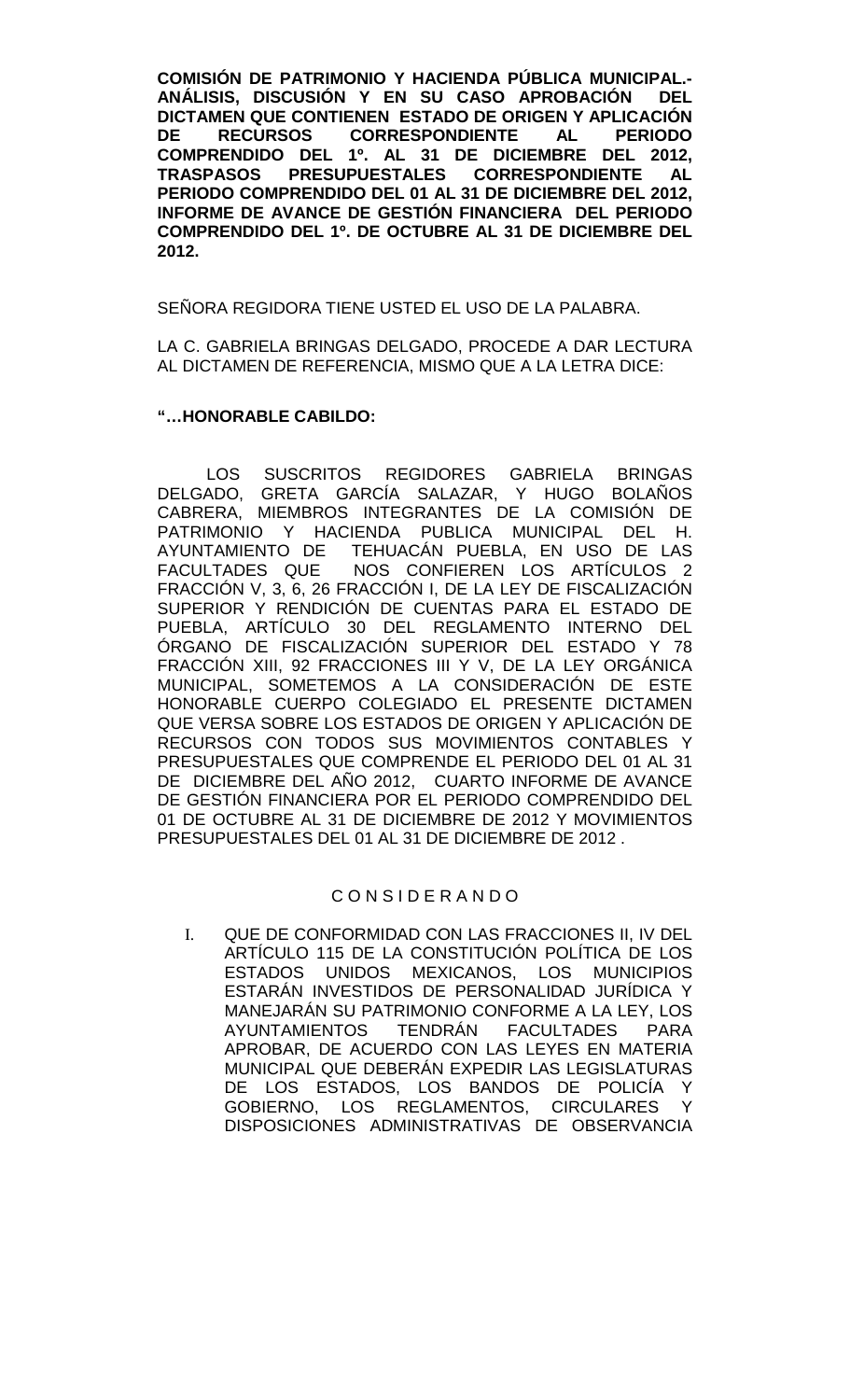GENERAL DENTRO DE SUS RESPECTIVAS JURISDICCIONES, QUE ORGANICE LA ADMINISTRACIÓN PÚBLICA MUNICIPAL, REGULEN LAS MATERIAS, PROCEDIMIENTOS, FUNCIONES Y SERVICIOS PÚBLICOS DE SU COMPETENCIA Y ASEGUREN LA PARTICIPACIÓN CIUDADANA Y VECINAL; ASÍ MISMO LOS MUNICIPIOS ADMINISTRARÁN LIBREMENTE SU HACIENDA, LA CUAL SE FORMARÁ DE LOS RENDIMIENTOS DE LOS BIENES QUE LES PERTENEZCAN, ASÍ COMO DE LAS CONTRIBUCIONES Y OTROS INGRESOS QUE LAS LEGISLATURAS ESTABLEZCAN A SU FAVOR; MISMAS DISPOSICIONES QUE SON TRASLADADAS AL PÁRRAFO PRIMERO DEL ARTÍCULO 103 Y A LA FRACCIÓN III DEL ARTÍCULO 105 DE LA CONSTITUCIÓN POLÍTICA DEL ESTADO LIBRE Y SOBERANO DE PUEBLA, ASÍ COMO AL ARTÍCULO 3 DE LA LEY ORGÁNICA MUNICIPAL;

- II. QUE LA FRACCIÓN XIII DEL ARTÍCULO 78 DE LA LEY ORGÁNICA MUNICIPAL DETERMINA QUE SON ATRIBUCIONES DE LOS AYUNTAMIENTOS REVISAR Y APROBAR EN ACTA CIRCUNSTANCIADA LOS ESTADOS DE ORIGEN Y APLICACIÓN DE RECURSOS, PARA SU REMISIÓN, EN LOS TÉRMINOS QUE SEÑALE LA LEY APLICABLE, A LA AUDITORIA SUPERIOR DE FISCALIZACIÓN DEL ESTADO DE PUEBLA,
- III. QUE DE CONFORMIDAD CON EL ARTÍCULO 3 DE LA LEY DE FISCALIZACIÓN SUPERIOR Y RENDICIÓN DE CUENTAS PARA EL ESTADO DE PUEBLA, EL ÓRGANO FISCALIZADOR DEL ESTADO ES LA UNIDAD DE<br>FISCALIZACIÓN, CONTROL Y EVALUACIÓN, FISCALIZACIÓN, CONTROL Y EVALUACIÓN, DEPENDIENTE DEL CONGRESO DEL ESTADO, QUE CUENTA CON AUTONOMÍA TÉCNICA Y DE GESTIÓN, ENCARGADA DE REVISAR, SIN EXCEPCIÓN, LA CUENTA PÚBLICA, EL MANEJO, LA CUSTODIA Y LA APLICACIÓN DE FONDOS Y RECURSOS DE LOS PODERES DEL ESTADO, A TRAVÉS DE LA CUENTA PÚBLICA ESTATAL, Y DE LOS AYUNTAMIENTOS Y DEMÁS SUJETOS DE REVISIÓN, VERIFICAR EL CUMPLIMIENTO DE LOS OBJETIVOS CONTENIDOS EN LAS LEYES DE INGRESOS Y EGRESOS DE LOS MUNICIPIOS, Y EN LOS PLANES Y PROGRAMAS ESTABLECIDOS, EN CUANTO A LA APLICACIÓN DE RECURSOS PÚBLICOS.
- IV. QUE DE CONFORMIDAD CON EL ARTÍCULO 6 CORRELACIONADO CON LA FRACCIÓN V DEL ARTÍCULO 2 DEL MISMO ORDENAMIENTO EN COMENTO, SE SEÑALA ENTRE OTROS A LOS AYUNTAMIENTOS COMO SUJETOS DE REVISIÓN.
- V. QUE LA LEY DE FISCALIZACIÓN SUPERIOR Y RENDICIÓN DE CUENTAS PARA EL ESTADO DE PUEBLA DISPONE QUE "PARA LA REVISIÓN Y FISCALIZACIÓN SUPERIOR DE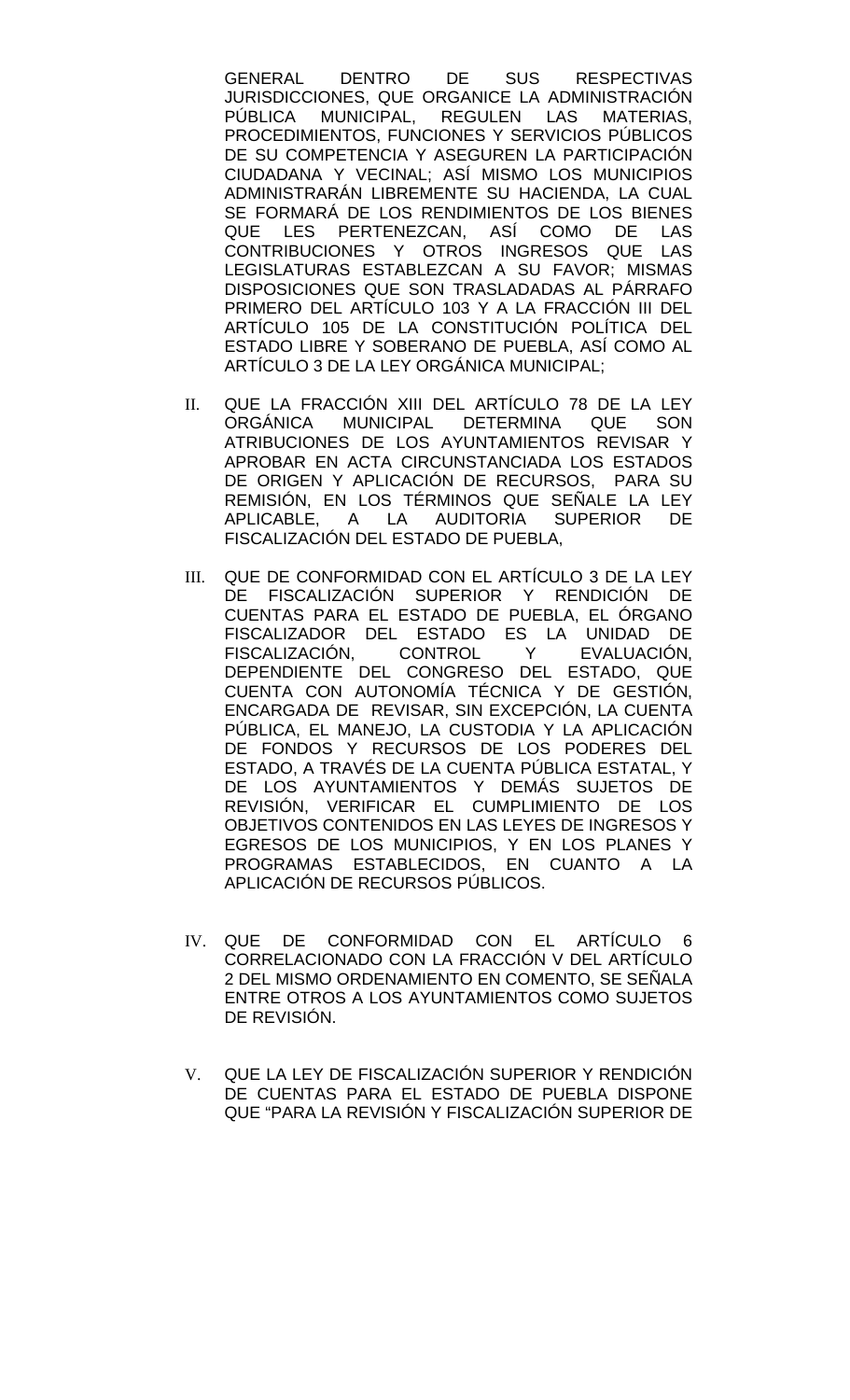### LA CUENTA PÚBLICA, EL ÓRGANO FISCALIZADOR TENDRÁ LAS ATRIBUCIONES SIGUIENTES:

REVISAR EL ESTADO DE ORIGEN Y APLICACIÓN DE RECURSOS QUE EN FORMA MENSUAL DEBERÁN ENTREGAR AL ÓRGANO FISCALIZADOR LOS SUJETOS DE REVISIÓN, ASÍ COMO LAS INSTITUCIONES PÚBLICAS Y PRIVADAS QUE ADMINISTREN RECURSOS FINANCIEROS DEL GOBIERNO DEL ESTADO O DE OTRA FUENTE DE FINANCIAMIENTO QUE AFECTE O MODIFIQUE EL PATRIMONIO PÚBLICO.

- VI. QUE DE CONFORMIDAD CON EL ARTÍCULO 30 DEL REGLAMENTO INTERNO DEL ÓRGANO DE FISCALIZACIÓN SUPERIOR DEL ESTADO, EL ESTADO DE ORIGEN Y APLICACIÓN DE RECURSOS A QUE SE REFIERE LA FRACCIÓN I DEL ARTÍCULO 26 DE LA LEY DEL ÓRGANO FISCALIZADOR, DEBERÁ ENTREGARSE DENTRO DE LOS 15 DÍAS NATURALES SIGUIENTES AL MES QUE CORRESPONDA, SI EL ÚLTIMO DÍA NATURAL FUERA INHÁBIL, INCLUYENDO LOS PERIODOS VACACIONALES, EL PLAZO SE EXTENDERÁ AL DÍA HÁBIL SIGUIENTE.
- VII. QUE DE LA REVISIÓN EFECTUADA AL ESTADO DE ORIGEN Y APLICACIÓN DE RECURSOS CON TODOS SUS MOVIMIENTOS CONTABLES Y PRESUPUESTALES REFERIDO EN EL PROEMIO DEL PRESENTE INSTRUMENTO SE ADVIERTEN EN SU INTEGRACIÓN LOS SIGUIENTES RUBROS:

|                                     |               | ESTADO DE ORIGEN Y APLICACIÓN DE RECURSOS DEL 01 AL 31 DE DICIEMBRE DE 2012 |                |
|-------------------------------------|---------------|-----------------------------------------------------------------------------|----------------|
| <b>ORIGEN DE RECURSOS</b>           |               | <b>APLICACIÓN DE RECURSOS</b>                                               |                |
| <b>IMPUESTOS</b>                    | 4,692,157.69  | SERVICIOS PERSONALES                                                        | 18,810,938.30  |
| <b>DERECHOS</b>                     | 3,208,616.25  | <b>MATERIALES Y SUMINISTROS</b>                                             | 3,804,504.36   |
| <b>PRODUCTOS</b>                    | 520,504.00    | <b>SERVICIOS GENERALES</b>                                                  | 11,676,798.89  |
| <b>APROVECHAMIENTOS</b>             | 1,295,893.79  | SUBSIDIOS, TRANSFERENCIAS Y AYUDAS                                          | 3,899,719.76   |
| <b>PARTICIPACIONES</b>              | 13,828,411.99 | BIENES MUEBLES E INMUEBLES                                                  | 583,319.22     |
| INGRESOS EXTRAORDINARIOS            | 8,743,780.63  | <b>OBRA PUBLICA</b>                                                         | 108,399,636.13 |
| FONDO PARA LA INVERSION PUBLICA     | 20,979,864.39 | DEUDA PUBLICA PASIVO CIRCULANTE Y OTROS                                     | 425,186.87     |
| <b>ITOTAL DE ORIGEN DE RECURSOS</b> | 53,269,228.74 | <b>TOTAL DE APLICACIÓN DE RECURSOS</b>                                      | 147,600,103.53 |
|                                     |               | REMANENTE DEL EJERCICIO                                                     | -94,330,874.79 |
|                                     |               | <b>SUMAS IGUALES</b>                                                        | 53,269,228.74  |

QUE UNA VEZ EFECTUADA LA REVISIÓN ÚNICAMENTE DE LA CIFRAS FINALES QUE INTEGRAN EL ESTADO DE ORIGEN Y APLICACIÓN DE RECURSOS, Y DE SUS MOVIMIENTOS PRESUPUESTALES, LA COMISIÓN EMITE LA APROBACIÓN DE LAS MISMAS EN EL ENTENDIDO DE QUE ES LA TESORERÍA MUNICIPAL QUIEN REVISA EL DETALLE DE DICHAS CIFRAS Y MUESTRA EL ORIGEN DE LOS RECURSOS, EL DESTINO Y APLICACIÓN DE GASTOS TOTALES DE QUE DISPUSO EL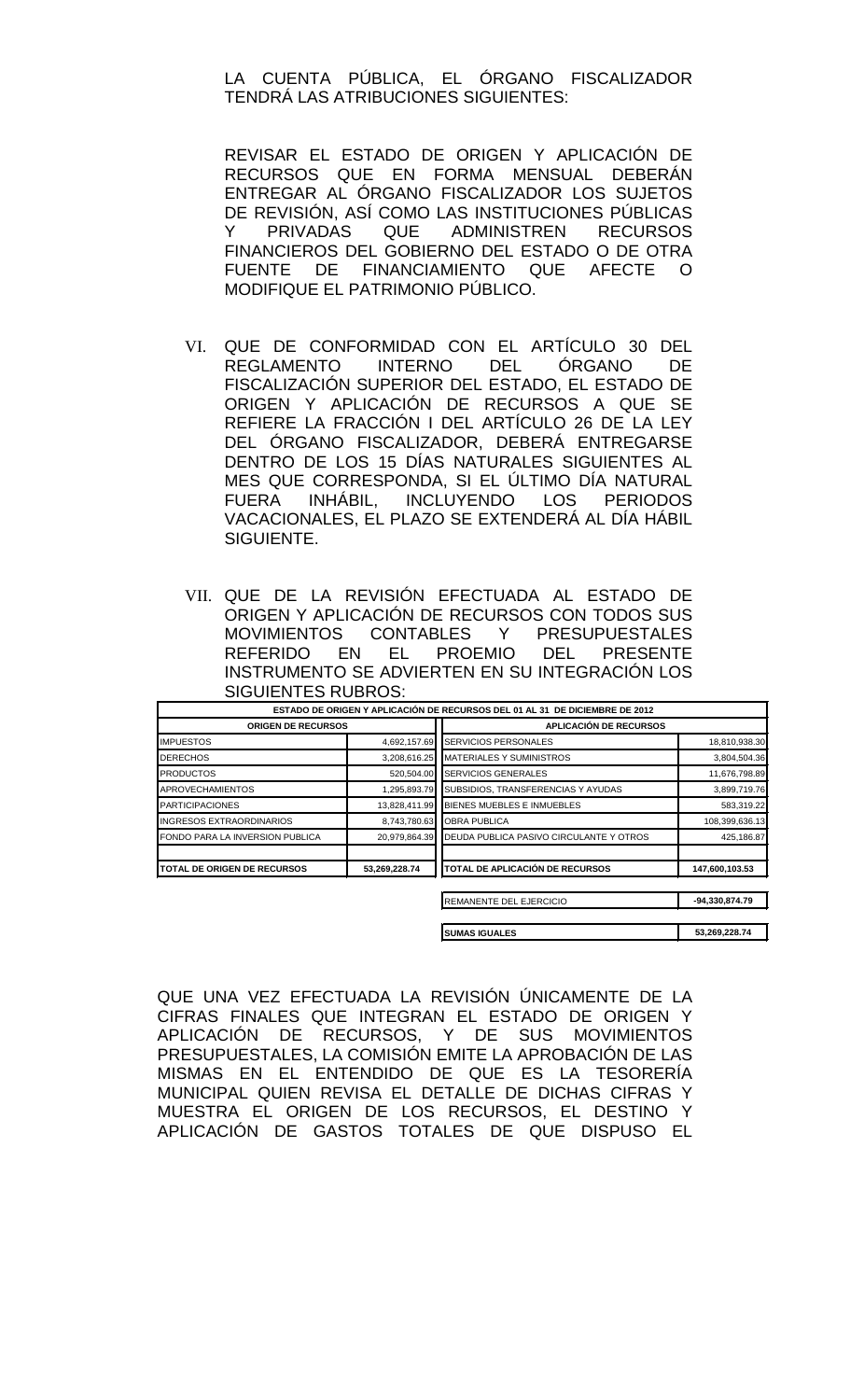AYUNTAMIENTO POR EL PERIODO COMPRENDIDO DEL 01 AL 31 DE DICIEMBRE DEL AÑO 2012, RESERVÁNDOSE LA COMISIÓN EL DETALLE EN CASO DE CREERLO NECESARIO A TRAVÉS DE LOS<br>MECANISMOS DE CONTROL IMPLEMENTADOS POR EL MECANISMOS DE CONTROL AYUNTAMIENTO Y EN LAS REVISIONES QUE POR LEY HACE LA AUDITORIA SUPERIOR DEL ESTADO DE PUEBLA.

VIII. QUE EFECTUADA LA REVISIÓN A LOS TRASPASOS PRESUPUESTALES CORRESPONDIENTE AL PERIODO COMPRENDIDO DEL 01 AL 31 DE DICIEMBRE DEL MISMO AÑO, SE APERCIBE EL RESULTADO FINANCIERO OBTENIDO QUE ES EL SIGUIENTE:

| Número       | <b>Nombre</b>                                      | <b>Incrementos</b> | <b>Reducciones</b> | Trasp.<br><b>Recibidos</b> | Trasp.<br>Otorgados |
|--------------|----------------------------------------------------|--------------------|--------------------|----------------------------|---------------------|
| 100011001101 | REGIDORES Y SÍNDICO                                | 1,738,465.80       | 408,414.27         | 14,519.51                  | 14,519.51           |
| 100011001104 | SUELDOS AL PERSONAL DE CONFIANZA                   | 7,126,348.25       | 1,652,029.90       | 8,622,408.40               | 8,622,408.40        |
| 100011001105 | SUELDOS AL PERSONAL SINDICALIZADO                  | 0.00               | 32,823.49          | 0.00                       | 0.00                |
| 100011001106 | SUELDOS AL PERSONAL DE BASE                        | 2,465,665.03       | 797,909.34         | 4,003,283.43               | 4,003,283.43        |
| 100012001201 | <b>HONORARIOS Y COMISIÓNES</b>                     | 0.00               | 28,142.42          | 31,742.42                  | 31,742.42           |
| 100012001202 | SALARIOS AL PERSONAL EVENTUAL                      | 753,835.68         | 216,822.95         | 1,109,928.45               | 1,109,928.45        |
| 100013001305 | PRIMAS DE VACACIONES Y DOMINICAL                   | 169,971.98         | 134,683.39         | 327,034.87                 | 327,034.87          |
| 100013001306 | <b>AGUINALDO</b>                                   | 9,597,845.88       | 3,815,299.29       | 8,290,035.92               | 8,290,035.92        |
| 100013001308 | <b>COMPENSACIONES POR SERVICIOS</b><br>EVENTUALES  | 40,000.00          | 20,464.80          | 51,464.80                  | 51,464.80           |
| 100013001317 | LIQ. POR INDEM. Y POR SUELDOS Y SAL.<br>CAÍ        | 263,109.97         | 52,950.17          | 202,922.57                 | 202,922.57          |
| 100013001350 | COMPENSACIONES EXTRAORDINARIAS                     | 314,108.51         | 784,312.73         | 740,756.34                 | 740,756.34          |
| 100015001507 | <b>OTRAS PRESTACIONES</b>                          | 2,885,602.93       | 2,238,871.65       | 878,253.88                 | 878,253.88          |
| 100015001550 | PENSIONES Y JUBILACIONES                           | 1,147,202.88       | 0.00               | 375,420.00                 | 375,420.00          |
| 200021002101 | MATERIALES Y ÚTILES DE OFICINA                     | 341,078.43         | 724,449.96         | 844,022.53                 | 844,022.53          |
| 200021002102 | MATERIAL DE LIMPIEZA                               | 127,061.90         | 122,563.26         | 210,680.89                 | 210,680.89          |
| 200021002103 | MATERIAL DIDÁC. Y DE APOYO<br><b>INFORMATIVO</b>   | 272.75             | 4,815.30           | 3,596.85                   | 3,596.85            |
| 200021002105 | MATERIALES Y ÚTILES DE IMPRESIÓN Y<br><b>REPRO</b> | 2,956.65           | 214,401.92         | 221,277.72                 | 221,277.72          |
| 200021002106 | MAT. Y ÚT. PARA EL PROC. EN EQ. Y B.<br>INF        | 418,697.89         | 35,998.10          | 135,825.78                 | 135,825.78          |
| 200022002201 | ALIMENTACIÓN DE PERSONAS                           | 257,812.81         | 206,372.67         | 171,555.40                 | 131,562.56          |
| 200022002203 | UTENSILIOS PARA EL SERVICIO DE<br>ALIMENTAC        | 6,776.52           | 40,760.62          | 2,195.74                   | 2,195.74            |
| 200023002301 | <b>MATERIAS PRIMAS</b>                             | 253,163.24         | 212,717.10         | 9,046.95                   | 9,046.95            |
| 200023002302 | REFACCIONES, ACCESORIOS Y<br><b>HERRAMIENTAS</b>   | 2,297,621.42       | 2,050,614.80       | 1,551,010.48               | 1,591,003.32        |
| 200025002503 | <b>MEDICINAS Y PRODUCTOS</b><br>FARMACÉUTICOS      | 154,075.21         | 187,343.31         | 78,378.16                  | 78,378.16           |
| 200025002504 | MATERIALES, ACC. Y SUMINISTROS<br><b>MÉDICOS</b>   | 795,316.92         | 80,430.16          | 85,064.90                  | 85,064.90           |
| 200025002550 | MATERIALES AGRÍCOLAS                               | 83,422.40          | 9,200.00           | 120,960.00                 | 120,960.00          |
| 200026002601 | <b>COMBUSTIBLES</b>                                | 1,614,279.24       | 162,613.23         | 476,841.08                 | 476,841.08          |
| 200026002602 | LUBRICANTES Y ADITIVOS                             | 92,296.84          | 64,294.80          | 12,547.51                  | 12,547.51           |
| 200027002701 | VESTUARIO, UNIFORMES Y BLANCOS                     | 768,773.22         | 17,200.00          | 1,440,916.06               | 1,440,916.06        |
| 200027002702 | PRENDAS DE PROTECCIÓN                              | 717,121.96         | 36,672.62          | 718,693.57                 | 718,693.57          |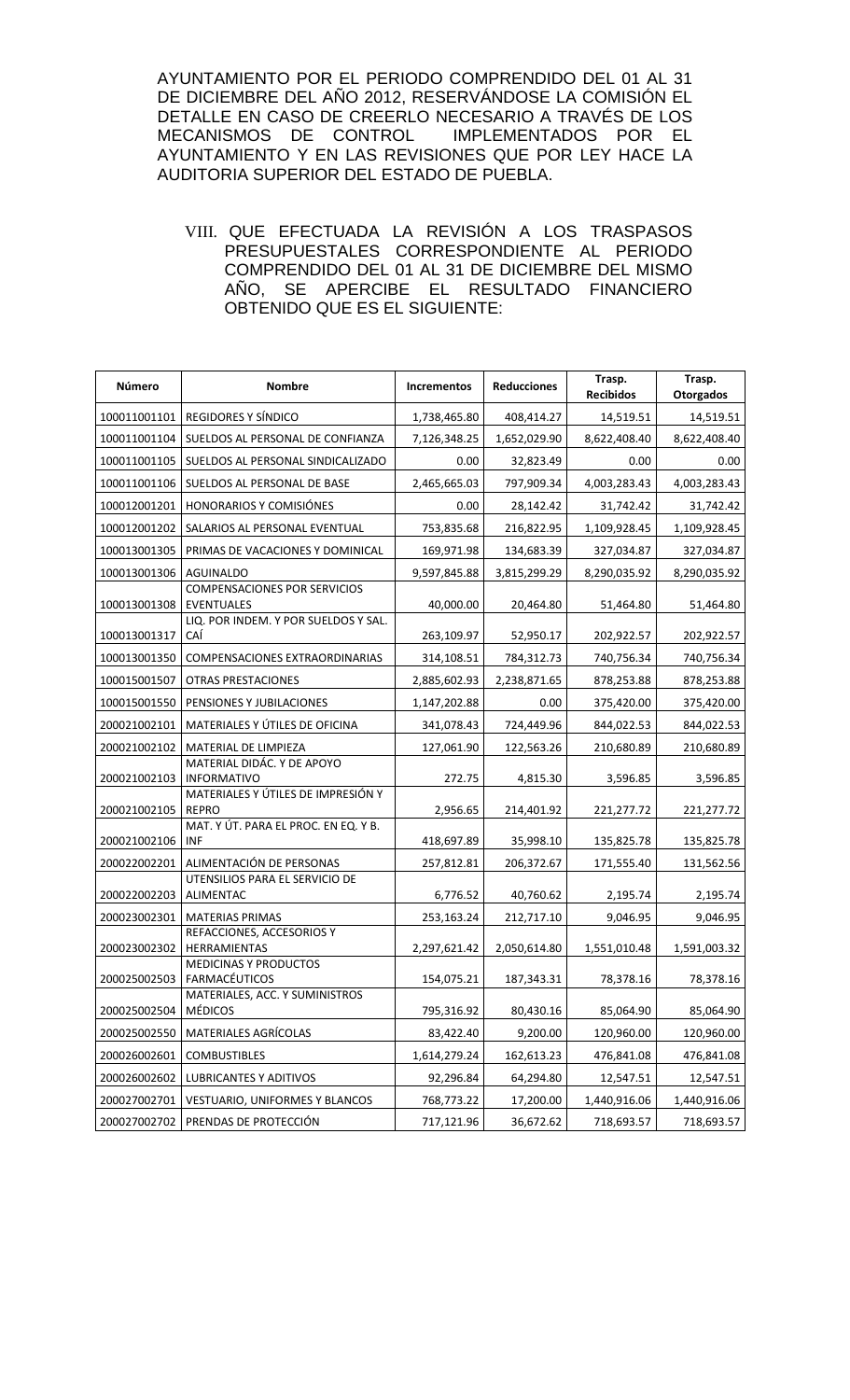| 200028002802                 | MATERIALES DE SEGURIDAD PÚBLICA                                       | 160,000.00   | 160,000.00             | 0.00              | 0.00                   |
|------------------------------|-----------------------------------------------------------------------|--------------|------------------------|-------------------|------------------------|
| 300031003101                 | SERVICIO POSTAL                                                       | 22,965.77    | 12,036.75              | 7,118.25          | 7,118.25               |
| 300031003103                 | SERVICIO TELEFÓNICO                                                   | 175,111.60   | 41,956.98              | 77,734.61         | 77,734.61              |
| 300031003104                 | SERVICIO DE ENERGÍA ELÉCTRICA                                         | 285,752.67   | 3,612,558.22           | 4,004,297.90      | 4,297.90               |
| 300031003105                 | SERVICIO DE AGUA POTABLE                                              | 0.00         | 3,597.85               | 0.00              | 0.00                   |
| 300032003201                 | ARRENDAMIENTO DE EDIFICIOS Y<br><b>LOCALES</b>                        | 206,327.48   | 428,212.66             | 71,124.98         | 71,124.98              |
| 300032003202                 | ARRENDAMIENTO DE TERRENOS                                             | 0.00         | 3,190.72               | 23,018.00         | 23,018.00              |
|                              | ARRENDAMIENTO DE EQUIPO Y BIENES                                      | 50.00        |                        |                   |                        |
| 300032003204<br>300032003205 | INF.<br>ARRENDAMIENTO DE VEHÍCULOS                                    | 0.00         | 12,841.96<br>70,436.41 | 0.00<br>42,336.00 | 0.00                   |
| 300032003206                 | ARRENDAMIENTOS ESPECIALES                                             | 445,387.50   | 283,813.78             | 35,190.44         | 42,336.00<br>35,190.44 |
| 300033003301                 | ASESORÍAS                                                             | 4,150,184.47 | 852,646.56             | 2,334,502.91      | 2,381,800.85           |
| 300033003302                 | SERVICIOS DE INFORMÁTICA                                              | 66,672.04    | 91,658.15              | 50,576.90         | 50,576.90              |
| 300034003402                 |                                                                       |              |                        |                   |                        |
|                              | <b>FLETES Y MANIOBRAS</b>                                             | 31,702.80    | 382.80                 | 0.00              | 0.00                   |
| 300034003403                 | SERVICIOS BANCARIOS Y FINANCIEROS                                     | 35,049.80    | 0.00                   | 16,333.39         | 16,333.39              |
| 300034003404                 | SEGUROS DE BIENES PATRIMONIALES                                       | 286,015.27   | 4,881.00               | 114,929.29        | 114,929.29             |
| 300034003407                 | OTROS IMPUESTOS Y DERECHOS                                            | 58,907.52    | 0.01                   | 489,900.95        | 489,900.95             |
| 300034003413                 | SERVICIOS DE LIMPIA                                                   | 2,695,766.17 | 0.00                   | 0.00              | 0.00                   |
| 300034003414                 | DER. DE EXT. O APROV. DE AGUAS NAC.<br>MANT. Y CONSERVACIÓN DE MOB. Y | 0.00         | 31,769.34              | 0.00              | 0.00                   |
| 300035003501                 | <b>EQUIPO</b>                                                         | 16,721.49    | 8,846.80               | 2,575.20          | 2,575.20               |
| 300035003502                 | MANT. Y CONSERV. DE BIENES<br><b>INFORMÁTICOS</b>                     | 38,639.60    | 0.00                   | 0.00              | 0.00                   |
|                              | MANT. Y CONSERV. DE MAQUINARIA Y                                      |              |                        |                   |                        |
| 300035003503                 | <b>EQUIPO</b><br>MANTENIMIENTO Y CONSERVACIÓN DE                      | 9,602.69     | 25,822.92              | 14,585.58         | 14,585.58              |
| 300035003504                 | INM.                                                                  | 171,102.92   | 33,706.51              | 13,957.12         | 13,957.12              |
|                              | DE EQUIPO Y APARATOS DE                                               |              |                        |                   |                        |
| 300035003506                 | COMUNICACIÓN<br>SERV. DE LAVAN., LIMP., HIGIENE Y                     | 20,938.00    | 0.00                   | 0.00              | 0.00                   |
| 300035003507                 | FUM.                                                                  | 25,634.49    | 4,000.80               | 12,644.00         | 12,644.00              |
|                              | 300035003510 DE EQUIPO DE TRANSPORTE                                  | 542,998.90   | 330,987.79             | 90,041.63         | 90,041.63              |
| 300036003601                 | GASTOS DE PROPAGANDA E IMAGEN<br>INST.                                | 1,010,819.44 | 417,324.53             | 44,807.33         | 44,807.33              |
| 300036003602                 | <b>IMPRESIONES OFICIALES</b>                                          | 453,663.79   | 37,844.08              | 16,576.40         | 16,576.40              |
| 300037003701                 | PASAJES NACIONALES                                                    | 67,656.01    | 29,938.68              | 24,250.00         | 24,250.00              |
| 300037003702                 | VIÁTICOS NACIONALES                                                   | 85,615.05    | 31,456.35              | 33,619.97         | 33,619.97              |
| 300037003704                 | TRASLADO DE PERSONAS                                                  | 54,940.00    | 122,438.00             | 0.00              | 0.00                   |
| 300038003801                 | <b>GASTOS DE CEREMONIAL</b>                                           | 16,704.00    | 104,304.80             | 0.00              | 0.00                   |
| 300038003802                 | <b>GASTOS DE ORDEN SOCIAL</b>                                         | 3,604,465.15 | 439,027.02             | 187,397.54        | 187,397.54             |
| 400041004105                 | AYUDAS CULTURALES Y SOCIALES                                          | 386,926.45   | 0.00                   | 262,068.00        | 262,068.00             |
| 400041004151                 | A LA SALUD PÚBLICA                                                    | 8,678.90     | 0.00                   | 571.25            | 70,571.25              |
| 400041004152                 | AL DIF                                                                | 799,394.20   | 0.00                   | 828,000.00        | 758,000.00             |
| 400041004155                 | AL OOSELITE                                                           | 360,000.00   | 0.00                   | 0.00              | 0.00                   |
| 400042004201                 | AYUDAS CULTURALES Y SOCIALES                                          | 207,112.16   | 0.00                   | 34,612.05         | 36,612.05              |
| 400042004202                 | A INSTITUCIONES DE EDUCACIÓN                                          | 20,253.79    | 0.00                   | 11,316.00         | 11,316.00              |
| 400042004205                 | AL CERESO                                                             | 2,493,726.39 | 1,267,121.31           | 1,219,054.13      | 1,217,054.13           |
| 400043004301                 | A JUNTAS AUXILIARES                                                   | 831,038.00   | 40,000.00              | 968,105.23        | 968,105.23             |
| 400043004302                 | A RANCHERÍAS                                                          | 546.86       | 0.00                   | 22,909.76         | 22,909.76              |
| 500051005101                 | <b>MOBILIARIO</b>                                                     | 35,746.03    | 25,544.37              | 27,087.34         | 27,087.34              |
| 500051005102                 | EQUIPO DE ADMINISTRACIÓN                                              | 30,316.00    | 7,870.23               | 15,612.84         | 15,612.84              |
| 500051005103                 | EQUIPO EDUCACIONAL Y RECREATIVO                                       | 5,264.70     | 18,998.10              | 3,364.20          | 1,682.10               |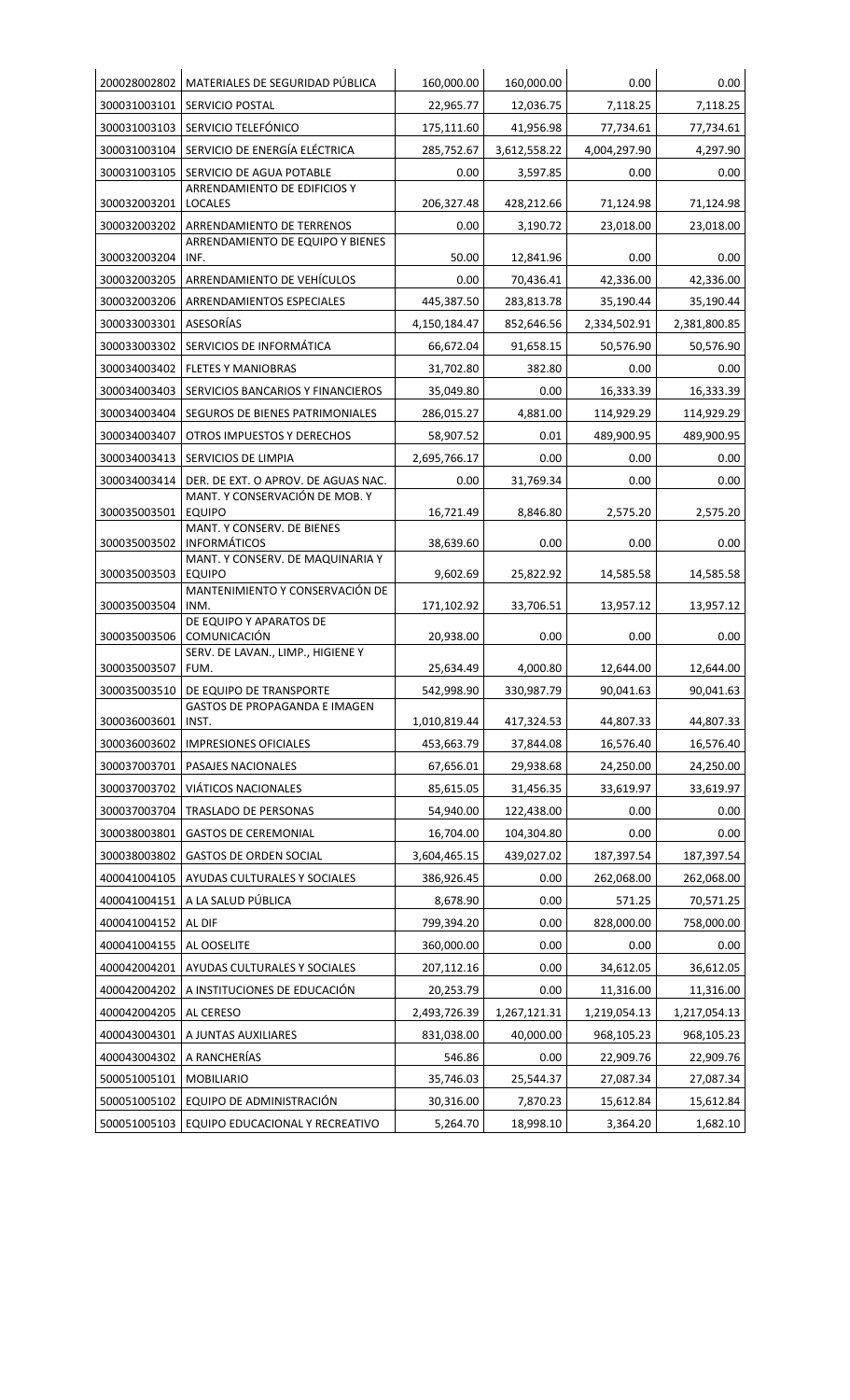| 500052005204             | EQ. Y APARATOS DE COM. Y TELECOM.                | 433,394.08    | 15,061.44 | 14,323.68                                                  | 7,161.84      |
|--------------------------|--------------------------------------------------|---------------|-----------|------------------------------------------------------------|---------------|
| 500052005205             | MAQUINARIA Y EQ. ELÉCTRICO Y<br>ELECTRÓN.        | 0.00          | 0.00      | 0.00                                                       | 0.00          |
| 500052005206             | <b>BIENES INFORMÁTICOS</b>                       | 130,562.48    | 16,864.34 | 18,239.61                                                  | 18,239.61     |
| 500052005207             | MAQUINARIA Y EQUIPO DIVERSO                      | 2,092.48      | 61,104.68 | 61,104.68                                                  | 61,104.68     |
| 500055005501             | HERRAMIENTAS Y MÁQUINAS-<br>HERRAMIENTAS         | 14,260.62     | 35,029.87 | 8,029.13                                                   | 8,029.13      |
| 500058005802             | EQUIPO DE SEGURIDAD PÚBLICA                      | 0.00          | 76,908.00 | 76,908.00                                                  | 38,454.00     |
| 600061006101             | <b>AGUA POTABLE</b>                              | 0.00          | 0.00      | 0.00                                                       | 1,806,411.00  |
| 600061006102             | DRENAJE Y ALCANTARILLADO                         | 5,373,148.40  | 0.00      | 74,879,281.24                                              | 39,683,303.64 |
| 600061006103             | ELECTRIFICACIÓN                                  | 2,497,543.11  | 0.00      | 5,790,306.75                                               | 6,115,397.39  |
| 600061006104             | <b>URBANIZACIÓN</b>                              | 19,398,785.90 | 0.00      | 13,241,181.42                                              | 20,711,499.51 |
| 600061006106             | <b>ESCUELAS</b>                                  | 0.00          | 0.00      | 0.00                                                       | 0.00          |
| 600061006107             | <b>INFRAESTRUCTURA EDUCATIVA</b>                 | 414,409.55    | 0.00      | 9,705,650.58                                               | 7,085,314.72  |
| 600061006110             | UNIDADES MÉDICO RURALES                          | 1,000.00      | 0.00      | 17,300.00                                                  | 18,300.00     |
| 600061006111             | <b>OBRAS DEPORTIVAS</b>                          | 354,298.26    | 0.00      | 3,369,913.20                                               | 3,336,886.19  |
| 600061006112             | <b>CAMINOS Y CARRETERAS</b>                      | 0.00          | 0.00      | 0.00                                                       | 337,558.29    |
| 600061006113             | <b>OBRAS DE VIALIDAD</b>                         | 0.00          | 0.00      | 17,300.00                                                  | 17,300.00     |
| 600061006114             | <b>PUENTES</b>                                   | 0.00          | 0.00      | 0.00                                                       | 750,000.00    |
| 600061006115             | <b>EDIFICIOS PÚBLICOS</b>                        | 0.00          | 0.00      | 281,740.53                                                 | 393,980.87    |
| 600061006116             | ASISTENCIA SOCIAL Y SERV.<br><b>COMUNITARIOS</b> | 8,083,904.39  | 0.00      | 7,587,888.57                                               | 11,541,489.25 |
| 600061006118             | OBRAS HIDRÁULICAS Y SANITARIAS                   | 0.00          | 0.00      | 2,886,867.38                                               | 2,881,913.80  |
| 600061006122             | PLANEACIÓN DESARROLLO REGIONAL<br>DEF. COND      | 1,176,757.24  | 0.00      | 1,432,399.25                                               | 1,178,080.85  |
| 600061006123             | PLAZAS, JARDINES Y MONUMENTOS                    | 5,284,751.72  | 0.00      | 4,102,594.71                                               | 6,666,228.55  |
| 600061006126             | <b>MERCADOS</b>                                  | 7,350,000.00  | 0.00      | 16,068.31                                                  | 8,406,090.05  |
|                          | FOMENTO A LA PRODUCCIÓN Y                        |               |           |                                                            |               |
| 600061006130             | PRODUCTIVIDAD                                    | 37,294.83     | 0.00      | 150.31                                                     | 37,445.14     |
| 600061006133 SUPERVISIÓN |                                                  | 0.00          | 0.00      | 0.00                                                       | 4,000,000.00  |
|                          | 600061006134   CLORACIÓN DE AGUA                 | 170,499.29    | 0.00      | 170,499.29                                                 | 170,499.29    |
| 600061006137             | SEGURIDAD PÚBLICA MUNICIPAL                      | 3,455,186.03  | 0.00      | 11,680,645.31                                              | 10,586,758.90 |
| 600061006138             | OBLIGACIONES FINANCIERAS DEUDA<br>PÚBLICA        | 2,699,997.29  | 0.00      | 8,479,099.84                                               | 6,434,248.45  |
| 600061006146             | CONTROL, VIGILANCIA Y SUPERVISIÓN                | 0.00          | 0.00      | 641,582.58                                                 | 320,791.29    |
| 600061006148             | OTRAS DEDUCCIONES                                | 13,514.72     | 4,531.80  | 327.84                                                     | 7,655.68      |
| 600061006149             | INFRAESTRUCTURA DEPORTIVA                        | 11,540,421.25 | 0.00      | 3,531,693.65                                               | 19,345,337.90 |
| 900099009902             | ADEUDOS DE EJ. FISCALES ANTERIORES               | 293,927.50    | 0.00      | 0.00                                                       | 0.00          |
| 900099009903             | DEV. DE ING. PERC. INDEB. EN EJ. FIS.<br>AN      | 131,259.37    | 443.50    | 0.00                                                       | 0.00          |
|                          |                                                  |               |           |                                                            |               |
| <b>TOTAL:</b>            |                                                  |               |           | 123,208,290.92 23,118,331.36 189,841,699.26 189,841,699.26 |               |

IX. QUE EFECTUADA LA REVISIÓN AL CUARTO INFORME DE AVANCE DE GESTIÓN FINANCIERA CORRESPONDIENTE AL PERIODO COMPRENDIDO DEL 01 DE OCTUBRE AL 31 DE DICIEMBRE DE 2012, SE APRECIA EL RESULTADO FINANCIERO OBTENIDO QUE ES EL SIGUIENTE: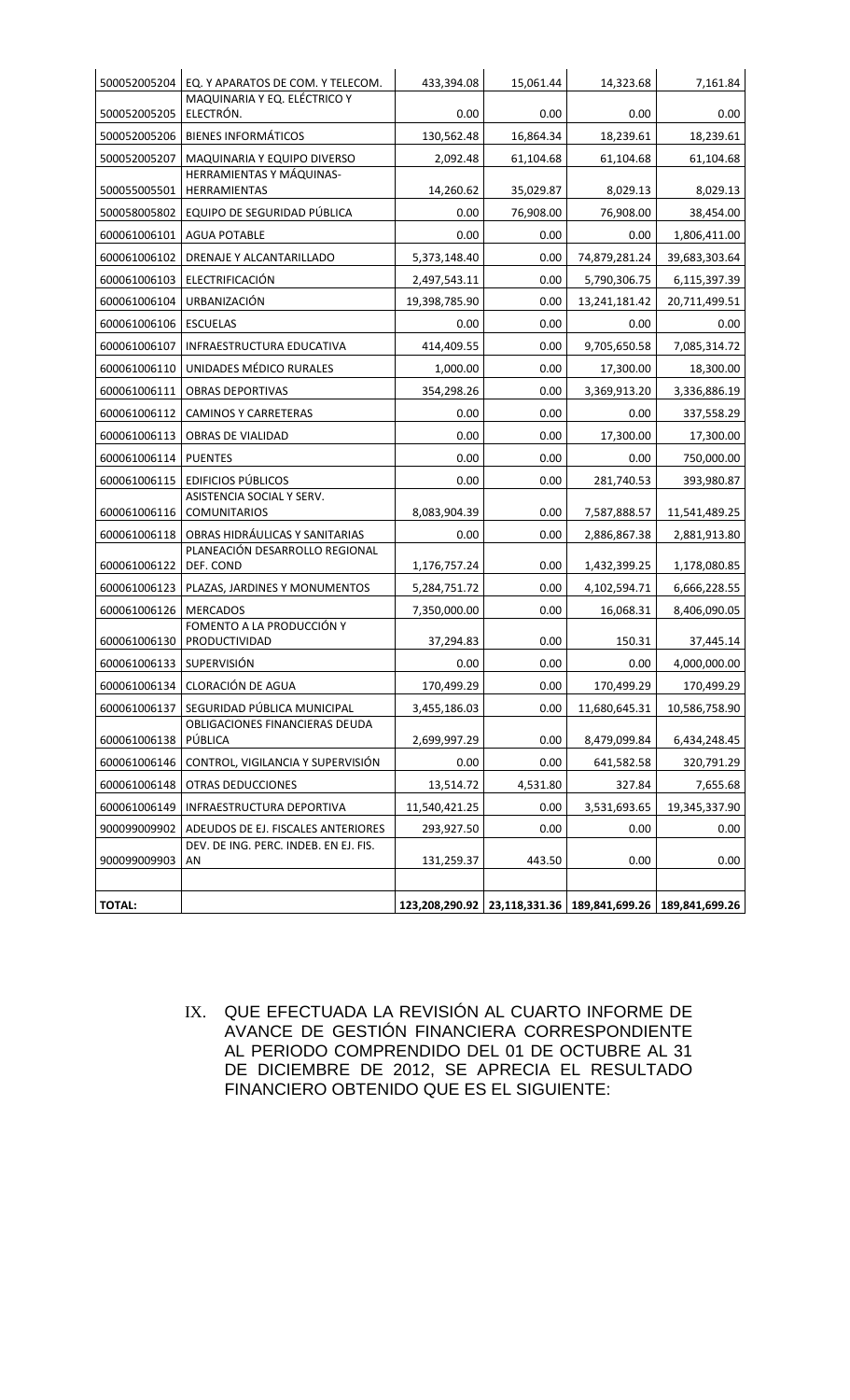| <b>CONCEPTO</b>                        | <b>ACUMULADO TRIMESTRAL</b> |                                         |                                        |  |
|----------------------------------------|-----------------------------|-----------------------------------------|----------------------------------------|--|
| <b>NOMBRE</b>                          | <b>REAL</b>                 | <b>PRESUPUESTO</b><br><b>PROGRAMADO</b> | <b>EFICIENCIA</b><br><b>TRIMESTRAL</b> |  |
|                                        |                             |                                         |                                        |  |
| Impuestos                              | 7,927,169.10                | 8,094,564.60                            | 97.93%                                 |  |
| Derechos                               | 9,648,489.52                | 11,354,408.68                           | 84.98%                                 |  |
| Productos                              | 1,477,201.50                | 1,260,507.61                            | 117.19%                                |  |
| Aprovechamientos                       | 3,360,210.20                | 2,630,555.40                            | 127.74%                                |  |
| Participaciones                        | 36,580,786.97               | 39,018,711.08                           | 93.75%                                 |  |
| <b>Ingresos Extraordinarios</b>        | 19,255,645.02               | 10,292,074.80                           | 187.09%                                |  |
| Fondo para la Inversión Pública        | 68,194,872.17               | 50,667,722.59                           | 134.59%                                |  |
|                                        | 146,444,374.48              | 123,318,544.75                          | 118.75%                                |  |
|                                        |                             |                                         |                                        |  |
| Servicios Personales                   | 42,132,317.39               | 34,396,435.45                           | 122.49%                                |  |
| Materiales y Suministros               | 13,840,167.51               | 10,708,017.57                           | 129.25%                                |  |
| Servicios Generales                    | 25,911,472.89               | 16,228,715.25                           | 159.66%                                |  |
| Subsidios, Transferencia y Ayudas      | 10,939,848.09               | 10,218,968.04                           | 107.05%                                |  |
| Bienes Muebles e Inmuebles             | 897,009.95                  | 292,090.30                              | 307.10%                                |  |
| Inversión Pública                      | 154,804,346.81              | 51,292,722.59                           | 301.81%                                |  |
| Deuda Públ., Pasivo Circulante y Otros | 459,010.04                  | 181,595.56                              | 252.77%                                |  |
|                                        | 248,984,172.68              | 123,318,544.75                          | 201.90%                                |  |
| Sector Salud                           | 5,203,449.93                | 3,761,958.31                            | 138.32%                                |  |
| Desarrollo Urbano                      | 1,220,180.81                | 1,038,603.03                            | 117.48%                                |  |
| Servicios Municipales                  | 12,338,098.79               | 11,705,476.87                           | 105.40%                                |  |
| Ecología                               | 760,330.07                  | 1,085,629.98                            | 70.04%                                 |  |
| Educación                              | 7,106,858.44                | 5,836,044.72                            | 121.78%                                |  |
| Seguridad Pública                      | 33,258,128.28               | 22,071,920.68                           | 150.68%                                |  |
| Fortalecimiento de la Hda. Pub.        | 3,493,344.25                | 3,915,940.33                            | 89.21%                                 |  |
| <b>Transferenccias Anuales</b>         | 4,417,785.47                | 3,322,935.18                            | 132.95%                                |  |
| Obra Pública                           | 159,641,195.34              | 54, 157, 182.85                         | 294.77%                                |  |
| Gestión Municipal                      | 17,609,350.80               | 12,475,975.67                           | 141.15%                                |  |
| Desarrollo Rconómico                   | 3,935,450.50                | 3,946,877.14                            | 99.71%                                 |  |
|                                        | 248,984,172.68              | 123,318,544.75                          | 201.90%                                |  |

- X. QUE UNA VEZ EFECTUADA LA REVISIÓN DEL ESTADO DE ORIGEN Y APLICACIÓN DE RECURSOS, LA COMISIÓN EMITE LA APROBACIÓN DEL MISMO POR EL EJERCICIO DEL MANEJO DE RECURSOS QUE REALIZÓ LA TESORERÍA MUNICIPAL EN LOS LAPSOS CONSIGNADOS EN EL MISMO, DEL CUAL SE ANEXA UN TANTO DEL MISMO PARA QUE CONSTE EL APÉNDICE CORRESPONDIENTE.
- XI. QUE UNA VEZ EFECTUADA LA REVISIÓN AL REPORTE DE MOVIMIENTOS PRESUPUESTALES, POR EL PERIODO COMPRENDIDO DEL 01 AL 31 DE DICIEMBRE DE 2012.
- XII. QUE UNA VEZ EFECTUADA LA REVISIÓN DEL INFORME DE AVANCE DE GESTIÓN FINANCIERA DEL EJERCICIO 2012, POR EL PERIODO COMPRENDIDO DEL 01 DE OCTUBRE AL 31 DE DICIEMBRE DEL MISMO AÑO, POR LO TANTO Y EN TALES CIRCUNSTANCIAS ESTA COMISIÓN EMITE EL SIGUIENTE: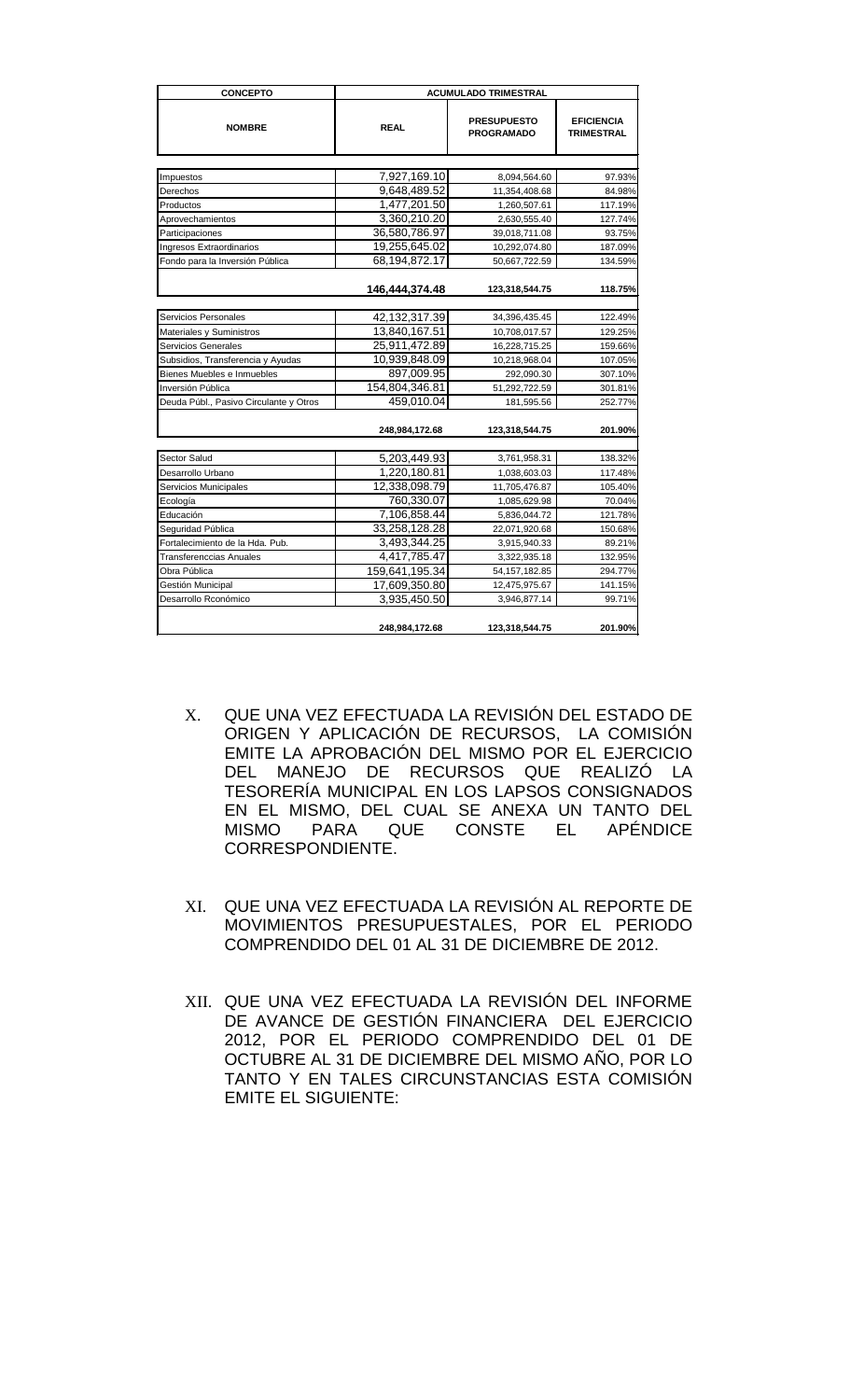PRIMERO.- QUE SE APRUEBE EL ESTADO DE ORIGEN Y APLICACIÓN DE RECURSOS QUE COMPRENDE EL EJERCICIO DE LOS RECURSOS PÚBLICOS POR EL LAPSO COMPRENDIDO DEL 01 AL 31 DE DICIEMBRE DEL AÑO 2012, MANIFESTANDO CON ELLO QUE DICHO ESTADO FINANCIERO MUESTRA UNA FORMA RAZONABLE DE LA ADMINISTRACIÓN DEL ERARIO PÚBLICO EJERCIDO.

SEGUNDO.- SE APRUEBEN CADA UNO DE LOS MOVIMIENTOS PRESUPUESTALES, POR EL PERIODO COMPRENDIDO DEL 01 AL 31 DE DICIEMBRE DE 2012.

TERCERO.- SE APRUEBE EL CUARTO INFORME DE AVANCE DE GESTIÓN FINANCIERA DEL EJERCICIO 2012, POR EL PERIODO COMPRENDIDO DEL 01 DE OCTUBRE AL 31 DE DICIEMBRE DE 2012.

CUARTO.- SE REMITA UNA COPIA A LA AUDITORIA SUPERIOR DEL ESTADO DE PUEBLA.- ATENTAMENTE.- TEHUACAN, PUEBLA A 23 DE ENERO DE 2013.- COMISIÓN DE PATRIMONIO Y HACIENDA PÚBLICA MUNICIPAL.- GABRIELA BRINGAS DELGADO.- PRESIDENTA.- GRETA GARCIA SALAZAR.- MIEMBRO.- HUGO BOLAÑOS CABRERA.- MIEMBRO.- FIRMAS ILEGIBLES…"

SE ENCUENTRA PRESENTE EN ESTA SESIÓN EL TESORERO MUNICIPAL, QUIEN PROCEDE A DAR UNA AMPLIA EXPLICACIÓN AL RESPECTO.

SEÑOR PRESIDENTE MUNICIPAL, REGIDORES Y SINDICO MUNICIPAL, EN VOTACIÓN SE LES CONSULTA SI SE APRUEBA LA PROPUESTA PRESENTADA EN CUESTIÓN, LOS QUE ESTÉN POR LA AFIRMATIVA SÍRVANSE MANIFESTARLO LEVANTANDO LA MANO.

LOS CIUDADANOS REGIDORES, ISAAC AGUILAR SANCHEZ Y ENRIQUE BUSTOS FLORES, EMITEN SU VOTO EN CONTRA, POR LO QUE EL C. JOSÉ ORLANDO CUALLO CINTA, LES PREGUNTA SI TIENEN ALGUN ARGUMENTO AL RESPECTO, MANIFESTANDO LO SIGUIENTE:

EL C. REGIDOR ISAAC AGUILAR SANCHEZ MANIFIESTA, QUE NO LE QUEDA CLARO COMO SE APLICA EL RECURSO.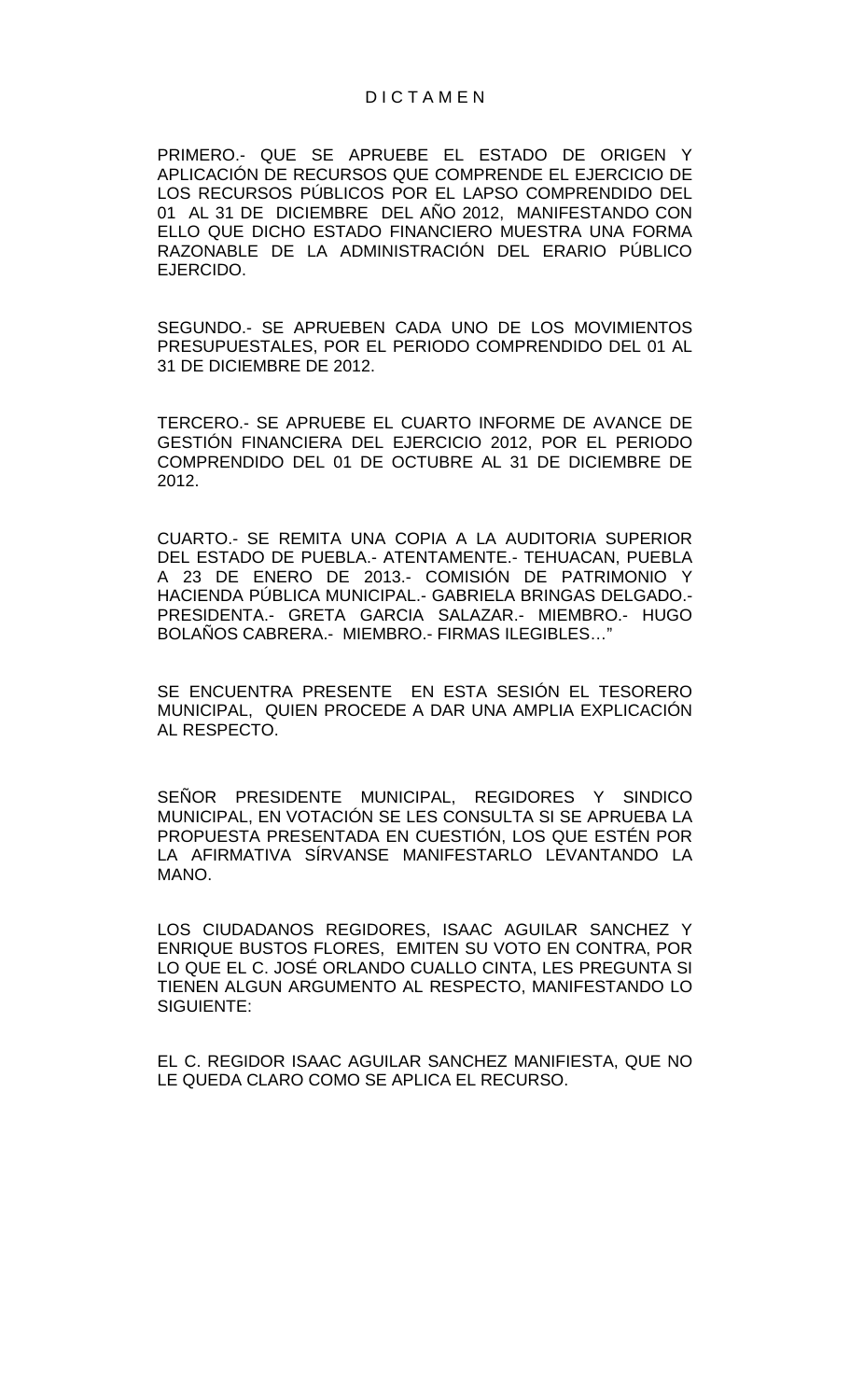EL C. REGIDOR ENRIQUE BUSTOS FLORES, MANIFIESTA: QUE NO TIENE ARGUMENTO, SÓLO EN EL CUARTO PUNTO EN CUANTO A QUE SE REMITA COPIA A LA AUDITORIA SUPERIOR DEL ESTADO DE PUEBLA, ESTA DE ACUERDO.

HABIÉNDOSE ANALIZADO AMPLIAMENTE EL CONTENIDO DEL DICTAMEN DE REFERENCIA, POR MAYORÍA CON 11 VOTOS A FAVOR, POR PARTE DE LOS INTEGRANTES DEL HONORABLE CABILDO, ASI COMO 2 VOTOS EN CONTRA POR PARTE DE LOS C. C. REGIDORES, ISAAC AGUILAR SANCHEZ Y ENRIQUE BUSTOS FLORES, SE DETERMINA EL SIGUIENTE:

# **A C U E R D O**

**PRIMERO.-** SE APRUEBA EL ESTADO DE ORIGEN Y APLICACIÓN DE RECURSOS QUE COMPRENDE EL EJERCICIO DE LOS RECURSOS PÚBLICOS POR EL LAPSO COMPRENDIDO DEL 01 AL 31 DE DICIEMBRE DEL AÑO 2012, MANIFESTANDO CON ELLO QUE DICHO ESTADO FINANCIERO MUESTRA UNA FORMA RAZONABLE DE LA ADMINISTRACIÓN DEL ERARIO PÚBLICO EJERCIDO, MISMO QUE ARROJA LO SIGUIENTE:

|                                    |               | ESTADO DE ORIGEN Y APLICACIÓN DE RECURSOS DEL 01 AL 31 DE DICIEMBRE DE 2012 |                |
|------------------------------------|---------------|-----------------------------------------------------------------------------|----------------|
| <b>ORIGEN DE RECURSOS</b>          |               | <b>APLICACIÓN DE RECURSOS</b>                                               |                |
| <b>IMPUESTOS</b>                   | 4,692,157.69  | <b>SERVICIOS PERSONALES</b>                                                 | 18,810,938.30  |
| <b>DERECHOS</b>                    | 3,208,616.25  | <b>MATERIALES Y SUMINISTROS</b>                                             | 3,804,504.36   |
| <b>PRODUCTOS</b>                   | 520,504.00    | <b>SERVICIOS GENERALES</b>                                                  | 11,676,798.89  |
| <b>APROVECHAMIENTOS</b>            | 1,295,893.79  | SUBSIDIOS, TRANSFERENCIAS Y AYUDAS                                          | 3,899,719.76   |
| <b>PARTICIPACIONES</b>             | 13,828,411.99 | BIENES MUEBLES E INMUEBLES                                                  | 583,319.22     |
| <b>INGRESOS EXTRAORDINARIOS</b>    | 8,743,780.63  | <b>OBRA PUBLICA</b>                                                         | 108,399,636.13 |
| FONDO PARA LA INVERSION PUBLICA    | 20,979,864.39 | DEUDA PUBLICA PASIVO CIRCULANTE Y OTROS                                     | 425,186.87     |
| <b>TOTAL DE ORIGEN DE RECURSOS</b> | 53,269,228.74 | TOTAL DE APLICACIÓN DE RECURSOS                                             | 147,600,103.53 |
|                                    |               | REMANENTE DEL EJERCICIO                                                     | -94,330,874.79 |
|                                    |               | <b>SUMAS IGUALES</b>                                                        | 53,269,228.74  |

### **SEGUNDO.-** SE APRUEBAN CADA UNO DE LOS MOVIMIENTOS PRESUPUESTALES, POR EL PERIODO COMPRENDIDO DEL 01 AL 31 DE DICIEMBRE DE 2012, MISMO QUE ARROJA LO SIGUIENTE:

| Número       | <b>Nombre</b>                      | <b>Incrementos</b> | <b>Reducciones</b> | Trasp.<br><b>Recibidos</b> | Trasp.<br>Otorgados |
|--------------|------------------------------------|--------------------|--------------------|----------------------------|---------------------|
| 100011001101 | REGIDORES Y SÍNDICO                | 1,738,465.80       | 408,414.27         | 14,519.51                  | 14,519.51           |
| 100011001104 | SUELDOS AL PERSONAL DE CONFIANZA   | 7,126,348.25       | 1,652,029.90       | 8,622,408.40               | 8,622,408.40        |
| 100011001105 | SUELDOS AL PERSONAL SINDICALIZADO  | 0.00               | 32,823.49          | 0.00                       | 0.00                |
| 100011001106 | <b>SUELDOS AL PERSONAL DE BASE</b> | 2,465,665.03       | 797,909.34         | 4,003,283.43               | 4,003,283.43        |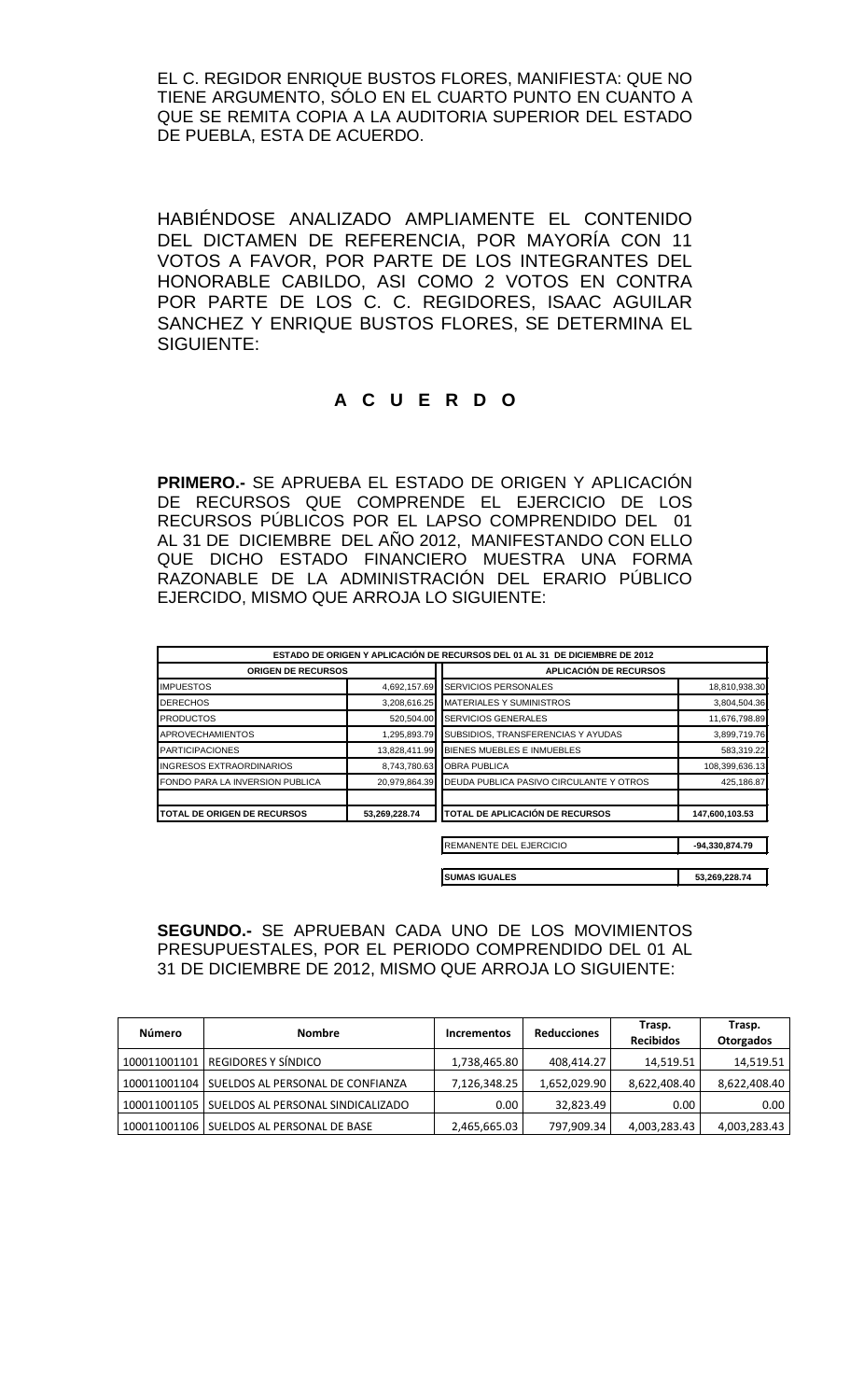|              | 100012001201   HONORARIOS Y COMISIÓNES                   | 0.00         | 28,142.42    | 31,742.42    | 31,742.42    |
|--------------|----------------------------------------------------------|--------------|--------------|--------------|--------------|
| 100012001202 | SALARIOS AL PERSONAL EVENTUAL                            | 753,835.68   | 216,822.95   | 1,109,928.45 | 1,109,928.45 |
| 100013001305 | PRIMAS DE VACACIONES Y DOMINICAL                         | 169,971.98   | 134,683.39   | 327,034.87   | 327,034.87   |
| 100013001306 | <b>AGUINALDO</b>                                         | 9,597,845.88 | 3,815,299.29 | 8,290,035.92 | 8,290,035.92 |
| 100013001308 | <b>COMPENSACIONES POR SERVICIOS</b><br><b>EVENTUALES</b> | 40,000.00    | 20,464.80    | 51,464.80    | 51,464.80    |
| 100013001317 | LIQ. POR INDEM. Y POR SUELDOS Y SAL.<br>CAÍ              | 263,109.97   | 52,950.17    | 202,922.57   | 202,922.57   |
| 100013001350 | COMPENSACIONES EXTRAORDINARIAS                           | 314,108.51   | 784,312.73   | 740,756.34   | 740,756.34   |
| 100015001507 | <b>OTRAS PRESTACIONES</b>                                | 2,885,602.93 | 2,238,871.65 | 878,253.88   | 878,253.88   |
| 100015001550 | PENSIONES Y JUBILACIONES                                 | 1,147,202.88 | 0.00         | 375,420.00   | 375,420.00   |
| 200021002101 | MATERIALES Y ÚTILES DE OFICINA                           | 341,078.43   | 724,449.96   | 844,022.53   | 844,022.53   |
| 200021002102 | MATERIAL DE LIMPIEZA                                     | 127,061.90   | 122,563.26   | 210,680.89   | 210,680.89   |
| 200021002103 | MATERIAL DIDÁC. Y DE APOYO<br><b>INFORMATIVO</b>         | 272.75       | 4,815.30     | 3,596.85     | 3,596.85     |
| 200021002105 | MATERIALES Y ÚTILES DE IMPRESIÓN Y<br><b>REPRO</b>       | 2,956.65     | 214,401.92   | 221,277.72   | 221,277.72   |
| 200021002106 | MAT. Y ÚT. PARA EL PROC. EN EQ. Y B. INF                 | 418,697.89   | 35,998.10    | 135,825.78   | 135,825.78   |
| 200022002201 | ALIMENTACIÓN DE PERSONAS                                 | 257,812.81   | 206,372.67   | 171,555.40   | 131,562.56   |
| 200022002203 | UTENSILIOS PARA EL SERVICIO DE<br>ALIMENTAC              | 6,776.52     | 40,760.62    | 2,195.74     | 2,195.74     |
| 200023002301 | <b>MATERIAS PRIMAS</b>                                   | 253,163.24   | 212,717.10   | 9,046.95     | 9,046.95     |
|              | REFACCIONES, ACCESORIOS Y                                |              |              |              |              |
| 200023002302 | HERRAMIENTAS<br><b>MEDICINAS Y PRODUCTOS</b>             | 2,297,621.42 | 2,050,614.80 | 1,551,010.48 | 1,591,003.32 |
| 200025002503 | FARMACÉUTICOS<br>MATERIALES, ACC. Y SUMINISTROS          | 154,075.21   | 187,343.31   | 78,378.16    | 78,378.16    |
| 200025002504 | <b>MÉDICOS</b>                                           | 795,316.92   | 80,430.16    | 85,064.90    | 85,064.90    |
| 200025002550 | MATERIALES AGRÍCOLAS                                     | 83,422.40    | 9,200.00     | 120,960.00   | 120,960.00   |
| 200026002601 | <b>COMBUSTIBLES</b>                                      | 1,614,279.24 | 162,613.23   | 476,841.08   | 476,841.08   |
| 200026002602 | LUBRICANTES Y ADITIVOS                                   | 92,296.84    | 64,294.80    | 12,547.51    | 12,547.51    |
| 200027002701 | VESTUARIO, UNIFORMES Y BLANCOS                           | 768,773.22   | 17,200.00    | 1,440,916.06 | 1,440,916.06 |
| 200027002702 | PRENDAS DE PROTECCIÓN                                    | 717,121.96   | 36,672.62    | 718,693.57   | 718,693.57   |
| 200028002802 | MATERIALES DE SEGURIDAD PÚBLICA                          | 160,000.00   | 160,000.00   | 0.00         | 0.00         |
| 300031003101 | SERVICIO POSTAL                                          | 22,965.77    | 12,036.75    | 7,118.25     | 7,118.25     |
| 300031003103 | SERVICIO TELEFÓNICO                                      | 175,111.60   | 41,956.98    | 77,734.61    | 77,734.61    |
| 300031003104 | SERVICIO DE ENERGÍA ELÉCTRICA                            | 285,752.67   | 3,612,558.22 | 4,004,297.90 | 4,297.90     |
| 300031003105 | SERVICIO DE AGUA POTABLE                                 | 0.00         | 3,597.85     | 0.00         | 0.00         |
| 300032003201 | ARRENDAMIENTO DE EDIFICIOS Y LOCALES                     | 206,327.48   | 428,212.66   | 71,124.98    | 71,124.98    |
| 300032003202 | ARRENDAMIENTO DE TERRENOS                                | 0.00         | 3,190.72     | 23,018.00    | 23,018.00    |
| 300032003204 | ARRENDAMIENTO DE EQUIPO Y BIENES<br>INF.                 | 50.00        | 12,841.96    | 0.00         | 0.00         |
| 300032003205 | ARRENDAMIENTO DE VEHÍCULOS                               | 0.00         | 70,436.41    | 42,336.00    | 42,336.00    |
| 300032003206 | ARRENDAMIENTOS ESPECIALES                                | 445,387.50   | 283,813.78   | 35,190.44    | 35,190.44    |
| 300033003301 | ASESORÍAS                                                | 4,150,184.47 | 852,646.56   | 2,334,502.91 | 2,381,800.85 |
| 300033003302 | SERVICIOS DE INFORMÁTICA                                 | 66,672.04    | 91,658.15    | 50,576.90    | 50,576.90    |
| 300034003402 | <b>FLETES Y MANIOBRAS</b>                                | 31,702.80    | 382.80       | 0.00         | 0.00         |
| 300034003403 | SERVICIOS BANCARIOS Y FINANCIEROS                        | 35,049.80    | 0.00         | 16,333.39    | 16,333.39    |
| 300034003404 | SEGUROS DE BIENES PATRIMONIALES                          | 286,015.27   | 4,881.00     | 114,929.29   | 114,929.29   |
| 300034003407 | OTROS IMPUESTOS Y DERECHOS                               | 58,907.52    | 0.01         | 489,900.95   | 489,900.95   |
| 300034003413 | SERVICIOS DE LIMPIA                                      | 2,695,766.17 | 0.00         | 0.00         | 0.00         |
| 300034003414 | DER. DE EXT. O APROV. DE AGUAS NAC.                      | 0.00         | 31,769.34    | 0.00         | 0.00         |
| 300035003501 | MANT. Y CONSERVACIÓN DE MOB. Y<br><b>EQUIPO</b>          | 16,721.49    | 8,846.80     | 2,575.20     | 2,575.20     |
| 300035003502 | MANT. Y CONSERV. DE BIENES<br><b>INFORMÁTICOS</b>        | 38,639.60    | 0.00         | 0.00         | 0.00         |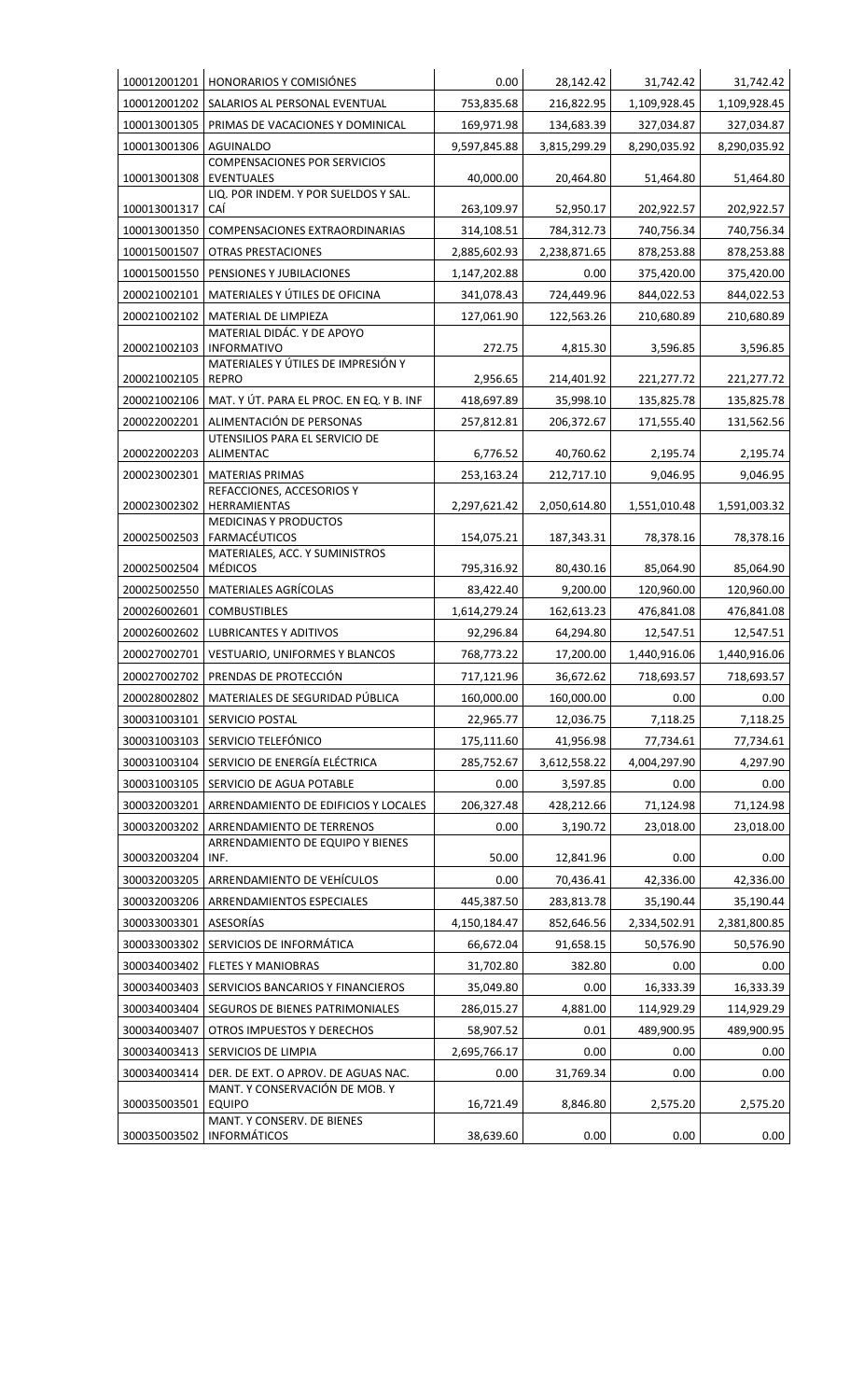|              | MANT. Y CONSERV. DE MAQUINARIA Y                                      |               |              |               |               |
|--------------|-----------------------------------------------------------------------|---------------|--------------|---------------|---------------|
| 300035003503 | <b>EQUIPO</b>                                                         | 9,602.69      | 25,822.92    | 14,585.58     | 14,585.58     |
| 300035003504 | MANTENIMIENTO Y CONSERVACIÓN DE<br>INM.                               | 171,102.92    | 33,706.51    | 13,957.12     | 13,957.12     |
| 300035003506 | DE EQUIPO Y APARATOS DE<br>COMUNICACIÓN                               | 20,938.00     | 0.00         | 0.00          | 0.00          |
| 300035003507 | SERV. DE LAVAN., LIMP., HIGIENE Y FUM.                                | 25,634.49     | 4,000.80     | 12,644.00     | 12,644.00     |
| 300035003510 | DE EQUIPO DE TRANSPORTE                                               | 542,998.90    | 330,987.79   | 90,041.63     | 90,041.63     |
| 300036003601 | GASTOS DE PROPAGANDA E IMAGEN INST.                                   | 1,010,819.44  | 417,324.53   | 44,807.33     | 44,807.33     |
| 300036003602 | <b>IMPRESIONES OFICIALES</b>                                          |               | 37,844.08    |               |               |
| 300037003701 |                                                                       | 453,663.79    |              | 16,576.40     | 16,576.40     |
|              | PASAJES NACIONALES                                                    | 67,656.01     | 29,938.68    | 24,250.00     | 24,250.00     |
| 300037003702 | VIÁTICOS NACIONALES                                                   | 85,615.05     | 31,456.35    | 33,619.97     | 33,619.97     |
| 300037003704 | TRASLADO DE PERSONAS                                                  | 54,940.00     | 122,438.00   | 0.00          | 0.00          |
| 300038003801 | <b>GASTOS DE CEREMONIAL</b>                                           | 16,704.00     | 104,304.80   | 0.00          | 0.00          |
| 300038003802 | <b>GASTOS DE ORDEN SOCIAL</b>                                         | 3,604,465.15  | 439,027.02   | 187,397.54    | 187,397.54    |
| 400041004105 | AYUDAS CULTURALES Y SOCIALES                                          | 386,926.45    | 0.00         | 262,068.00    | 262,068.00    |
| 400041004151 | A LA SALUD PÚBLICA                                                    | 8,678.90      | 0.00         | 571.25        | 70,571.25     |
| 400041004152 | AL DIF                                                                | 799,394.20    | 0.00         | 828,000.00    | 758,000.00    |
| 400041004155 | AL OOSELITE                                                           | 360,000.00    | 0.00         | 0.00          | 0.00          |
| 400042004201 | AYUDAS CULTURALES Y SOCIALES                                          | 207,112.16    | 0.00         | 34,612.05     | 36,612.05     |
| 400042004202 | A INSTITUCIONES DE EDUCACIÓN                                          | 20,253.79     | 0.00         | 11,316.00     | 11,316.00     |
| 400042004205 | AL CERESO                                                             | 2,493,726.39  | 1,267,121.31 | 1,219,054.13  | 1,217,054.13  |
| 400043004301 | A JUNTAS AUXILIARES                                                   | 831,038.00    | 40,000.00    | 968,105.23    | 968,105.23    |
| 400043004302 | A RANCHERÍAS                                                          | 546.86        | 0.00         | 22,909.76     | 22,909.76     |
| 500051005101 | <b>MOBILIARIO</b>                                                     | 35,746.03     | 25,544.37    | 27,087.34     | 27,087.34     |
| 500051005102 | EQUIPO DE ADMINISTRACIÓN                                              | 30,316.00     | 7,870.23     | 15,612.84     | 15,612.84     |
| 500051005103 | EQUIPO EDUCACIONAL Y RECREATIVO                                       | 5,264.70      | 18,998.10    | 3,364.20      | 1,682.10      |
| 500052005204 | EQ. Y APARATOS DE COM. Y TELECOM.                                     | 433,394.08    | 15,061.44    | 14,323.68     | 7,161.84      |
| 500052005205 | MAQUINARIA Y EQ. ELÉCTRICO Y<br>ELECTRÓN.                             | 0.00          | 0.00         | 0.00          | 0.00          |
| 500052005206 | <b>BIENES INFORMÁTICOS</b>                                            | 130,562.48    | 16,864.34    | 18,239.61     | 18,239.61     |
| 500052005207 | MAQUINARIA Y EQUIPO DIVERSO                                           | 2,092.48      | 61,104.68    | 61,104.68     | 61,104.68     |
| 500055005501 | HERRAMIENTAS Y MÁQUINAS-<br>HERRAMIENTAS                              | 14,260.62     | 35,029.87    | 8,029.13      | 8,029.13      |
| 500058005802 | EQUIPO DE SEGURIDAD PÚBLICA                                           | 0.00          | 76,908.00    | 76,908.00     | 38,454.00     |
| 600061006101 | <b>AGUA POTABLE</b>                                                   | 0.00          | 0.00         | 0.00          | 1,806,411.00  |
| 600061006102 | DRENAJE Y ALCANTARILLADO                                              | 5,373,148.40  | 0.00         | 74,879,281.24 | 39,683,303.64 |
| 600061006103 | ELECTRIFICACIÓN                                                       | 2,497,543.11  | 0.00         | 5,790,306.75  | 6,115,397.39  |
| 600061006104 | URBANIZACIÓN                                                          | 19,398,785.90 | 0.00         | 13,241,181.42 | 20,711,499.51 |
| 600061006106 | <b>ESCUELAS</b>                                                       | 0.00          | 0.00         | 0.00          | $0.00\,$      |
| 600061006107 | INFRAESTRUCTURA EDUCATIVA                                             | 414,409.55    | 0.00         | 9,705,650.58  | 7,085,314.72  |
| 600061006110 | UNIDADES MÉDICO RURALES                                               | 1,000.00      | 0.00         | 17,300.00     | 18,300.00     |
| 600061006111 | <b>OBRAS DEPORTIVAS</b>                                               | 354,298.26    | 0.00         | 3,369,913.20  | 3,336,886.19  |
| 600061006112 | <b>CAMINOS Y CARRETERAS</b>                                           | 0.00          | 0.00         | 0.00          | 337,558.29    |
| 600061006113 | OBRAS DE VIALIDAD                                                     | 0.00          | 0.00         | 17,300.00     | 17,300.00     |
| 600061006114 | <b>PUENTES</b>                                                        | 0.00          | 0.00         | 0.00          | 750,000.00    |
| 600061006115 | <b>EDIFICIOS PÚBLICOS</b>                                             | 0.00          | 0.00         | 281,740.53    | 393,980.87    |
|              | ASISTENCIA SOCIAL Y SERV.                                             |               |              |               |               |
| 600061006116 | <b>COMUNITARIOS</b>                                                   | 8,083,904.39  | 0.00         | 7,587,888.57  | 11,541,489.25 |
| 600061006118 | OBRAS HIDRÁULICAS Y SANITARIAS<br>PLANEACIÓN DESARROLLO REGIONAL DEF. | 0.00          | 0.00         | 2,886,867.38  | 2,881,913.80  |
| 600061006122 | COND                                                                  | 1,176,757.24  | 0.00         | 1,432,399.25  | 1,178,080.85  |
| 600061006123 | PLAZAS, JARDINES Y MONUMENTOS                                         | 5,284,751.72  | 0.00         | 4,102,594.71  | 6,666,228.55  |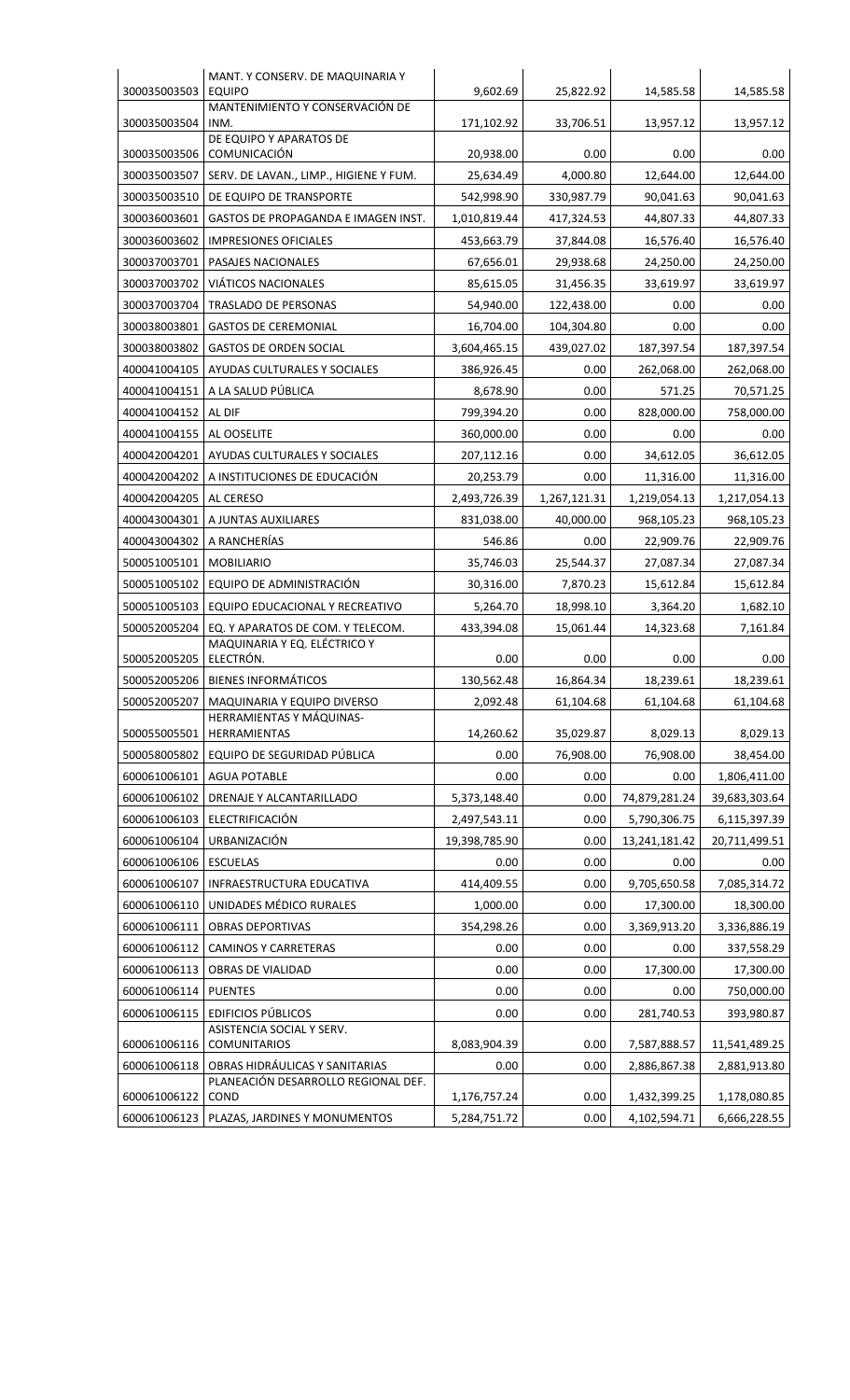| 600061006126  | <b>MERCADOS</b>                          | 7,350,000.00   | 0.00     | 16,068.31                      | 8,406,090.05   |
|---------------|------------------------------------------|----------------|----------|--------------------------------|----------------|
|               | FOMENTO A LA PRODUCCIÓN Y                |                |          |                                |                |
| 600061006130  | <b>PRODUCTIVIDAD</b>                     | 37,294.83      | 0.00     | 150.31                         | 37,445.14      |
| 600061006133  | <b>SUPERVISIÓN</b>                       | 0.00           | 0.00     | 0.00                           | 4,000,000.00   |
| 600061006134  | CLORACIÓN DE AGUA                        | 170,499.29     | 0.00     | 170,499.29                     | 170,499.29     |
| 600061006137  | SEGURIDAD PÚBLICA MUNICIPAL              | 3,455,186.03   | 0.00     | 11,680,645.31                  | 10,586,758.90  |
|               | OBLIGACIONES FINANCIERAS DEUDA           |                |          |                                |                |
| 600061006138  | PÚBLICA                                  | 2,699,997.29   | 0.00     | 8,479,099.84                   | 6,434,248.45   |
| 600061006146  | CONTROL, VIGILANCIA Y SUPERVISIÓN        | 0.00           | 0.00     | 641,582.58                     | 320,791.29     |
| 600061006148  | OTRAS DEDUCCIONES                        | 13,514.72      | 4,531.80 | 327.84                         | 7,655.68       |
| 600061006149  | INFRAESTRUCTURA DEPORTIVA                | 11,540,421.25  | 0.00     | 3,531,693.65                   | 19,345,337.90  |
| 900099009902  | ADEUDOS DE EJ. FISCALES ANTERIORES       | 293,927.50     | 0.00     | 0.00                           | 0.00           |
| 900099009903  | DEV. DE ING. PERC. INDEB. EN EJ. FIS. AN | 131,259.37     | 443.50   | 0.00                           | 0.00           |
|               |                                          |                |          |                                |                |
| <b>TOTAL:</b> |                                          | 123,208,290.92 |          | 23,118,331.36   189,841,699.26 | 189,841,699.26 |

TERCERO.- SE APRUEBA EL CUARTO INFORME DE AVANCE DE GESTIÓN FINANCIERA DEL EJERCICIO 2012, POR EL PERIODO COMPRENDIDO DEL 01 DE OCTUBRE AL 31 DE DICIEMBRE DE 2012, MISMO QUE ARROJA LO SIGUIENTE:

| <b>CONCEPTO</b>                        | <b>ACUMULADO TRIMESTRAL</b> |                                         |                                        |  |
|----------------------------------------|-----------------------------|-----------------------------------------|----------------------------------------|--|
| <b>NOMBRE</b>                          | <b>REAL</b>                 | <b>PRESUPUESTO</b><br><b>PROGRAMADO</b> | <b>EFICIENCIA</b><br><b>TRIMESTRAL</b> |  |
|                                        |                             |                                         |                                        |  |
| Impuestos                              | 7,927,169.10                | 8,094,564.60                            | 97.93%                                 |  |
| Derechos                               | 9,648,489.52                | 11,354,408.68                           | 84.98%                                 |  |
| Productos                              | 1,477,201.50                | 1,260,507.61                            | 117.19%                                |  |
| Aprovechamientos                       | 3,360,210.20                | 2,630,555.40                            | 127.74%                                |  |
| Participaciones                        | 36,580,786.97               | 39,018,711.08                           | 93.75%                                 |  |
| Ingresos Extraordinarios               | 19,255,645.02               | 10,292,074.80                           | 187.09%                                |  |
| Fondo para la Inversión Pública        | 68,194,872.17               | 50,667,722.59                           | 134.59%                                |  |
|                                        | 146,444,374.48              | 123,318,544.75                          | 118.75%                                |  |
|                                        |                             |                                         |                                        |  |
| Servicios Personales                   | 42,132,317.39               | 34,396,435.45                           | 122.49%                                |  |
| Materiales y Suministros               | 13,840,167.51               | 10,708,017.57                           | 129.25%                                |  |
| Servicios Generales                    | 25,911,472.89               | 16,228,715.25                           | 159.66%                                |  |
| Subsidios, Transferencia y Ayudas      | 10,939,848.09               | 10,218,968.04                           | 107.05%                                |  |
| Bienes Muebles e Inmuebles             | 897,009.95                  | 292,090.30                              | 307.10%                                |  |
| Inversión Pública                      | 154,804,346.81              | 51,292,722.59                           | 301.81%                                |  |
| Deuda Públ., Pasivo Circulante y Otros | 459.010.04                  | 181,595.56                              | 252.77%                                |  |
|                                        | 248,984,172.68              | 123,318,544.75                          | 201.90%                                |  |
| Sector Salud                           | 5,203,449.93                | 3,761,958.31                            | 138.32%                                |  |
| Desarrollo Urbano                      | 1,220,180.81                | 1,038,603.03                            | 117.48%                                |  |
| Servicios Municipales                  | 12,338,098.79               | 11,705,476.87                           | 105.40%                                |  |
| Ecología                               | 760,330.07                  | 1,085,629.98                            | 70.04%                                 |  |
| Educación                              | 7.106.858.44                | 5,836,044.72                            | 121.78%                                |  |
| Seguridad Pública                      | 33,258,128.28               | 22,071,920.68                           | 150.68%                                |  |
| Fortalecimiento de la Hda. Pub.        | 3,493,344.25                | 3,915,940.33                            | 89.21%                                 |  |
| <b>Transferenccias Anuales</b>         | 4,417,785.47                | 3,322,935.18                            | 132.95%                                |  |
| Obra Pública                           | 159,641,195.34              | 54, 157, 182.85                         | 294.77%                                |  |
| Gestión Municipal                      | 17,609,350.80               | 12,475,975.67                           | 141.15%                                |  |
| Desarrollo Rconómico                   | 3,935,450.50                | 3,946,877.14                            | 99.71%                                 |  |
|                                        | 248,984,172.68              | 123,318,544.75                          | 201.90%                                |  |

**CUARTO.-** SE REMITA UNA COPIA A LA AUDITORIA SUPERIOR DEL ESTADO DE PUEBLA.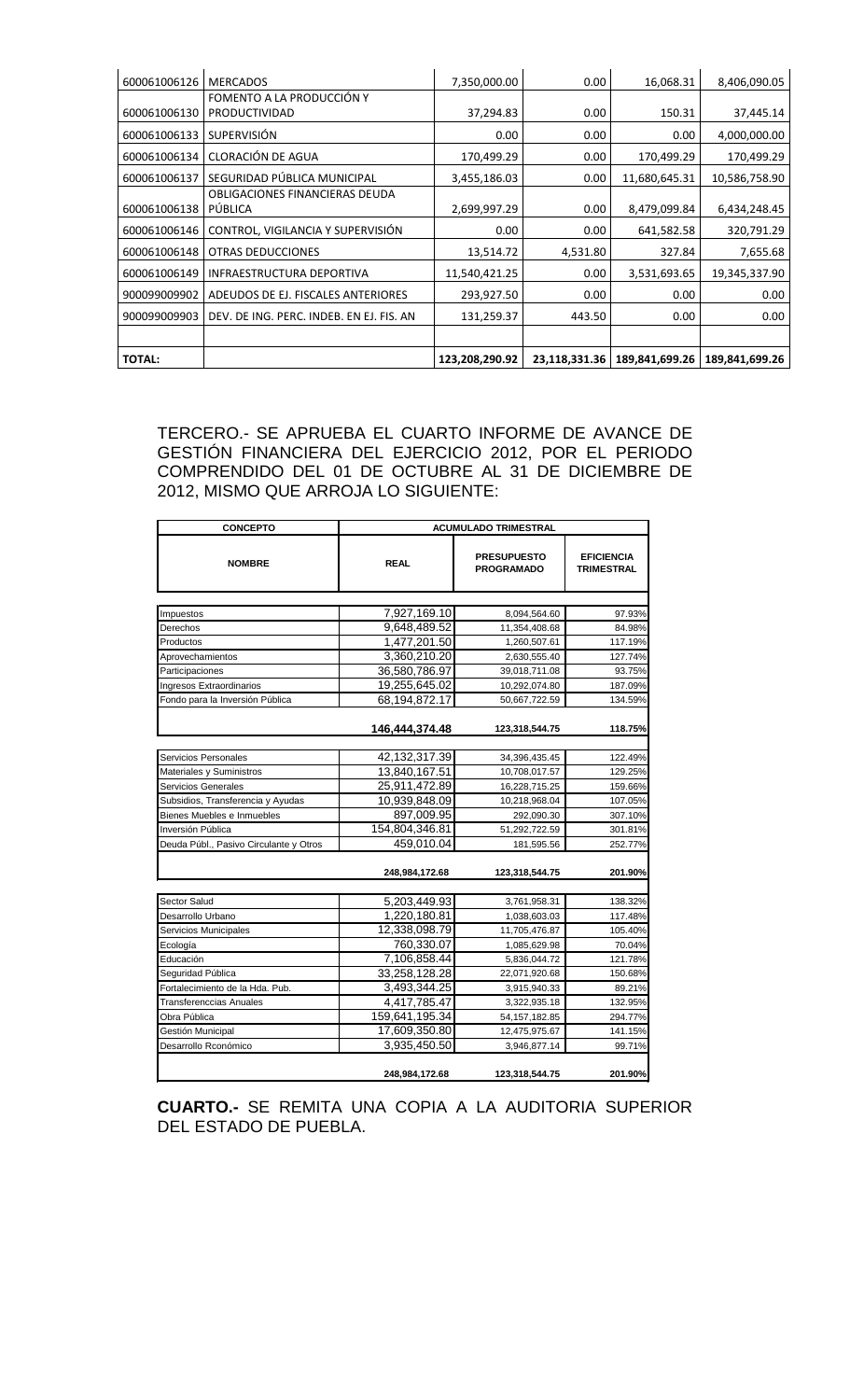LO ANTERIOR CON FUNDAMENTO EN LOS DISPOSITIVOS LEGALES INVOCADOS EN EL DICTAMEN DE REFERENCIA.

NO HABIENDO ASUNTO QUE TRATAR SE DA POR TERMINADA LA PRESENTE SESION DE CABILDO, SIENDO LAS OCHO HORAS CON DIECINUEVE MINUTOS DEL DÍA VEIINTITRES DE ENERO DEL AÑO DOS MIL TRECE, PROCEDIENDOSE A LEVANTAR LA PRESENTE ACTA QUE FIRMAN LOS QUE EN ELLA INTERVINIERON.- DOY FE.--------------------------------------------------------

# **SECRETARIO DEL H. AYUNTAMIENTO**

**C. JOSÉ ORLANDO CUALLO CINTA.**

**C. ELISEO LEZAMA PRIETO \_\_\_\_\_\_\_\_\_\_\_\_\_\_\_\_\_\_\_\_\_\_ C. HUGO RUBEN BOLAÑOS CABRERA \_\_\_\_\_\_\_\_\_\_\_\_\_\_\_\_\_\_\_\_\_\_ C. GABRIELA BRINGAS DELGADO \_\_\_\_\_\_\_\_\_\_\_\_\_\_\_\_\_\_\_\_\_\_ C. CARLOS ARENAS GUTIERREZ \_\_\_\_\_\_\_\_\_\_\_\_\_\_\_\_\_\_\_\_\_\_ C. GRETA GARCIA SALAZAR \_\_\_\_\_\_\_\_\_\_\_\_\_\_\_\_\_\_\_\_\_\_ C. CLOTILDE EFREN JUVENCIO PASTRANA \_\_\_\_\_\_\_\_\_\_\_\_\_\_\_\_\_\_\_\_\_\_ C. MANUEL MARCELINO JIMENEZ LOPEZ \_\_\_\_\_\_\_\_\_\_\_\_\_\_\_\_\_\_\_\_\_\_**

**C. LAURA DEL ROSARIO WUOTTO DIAZ CEBALLOS**